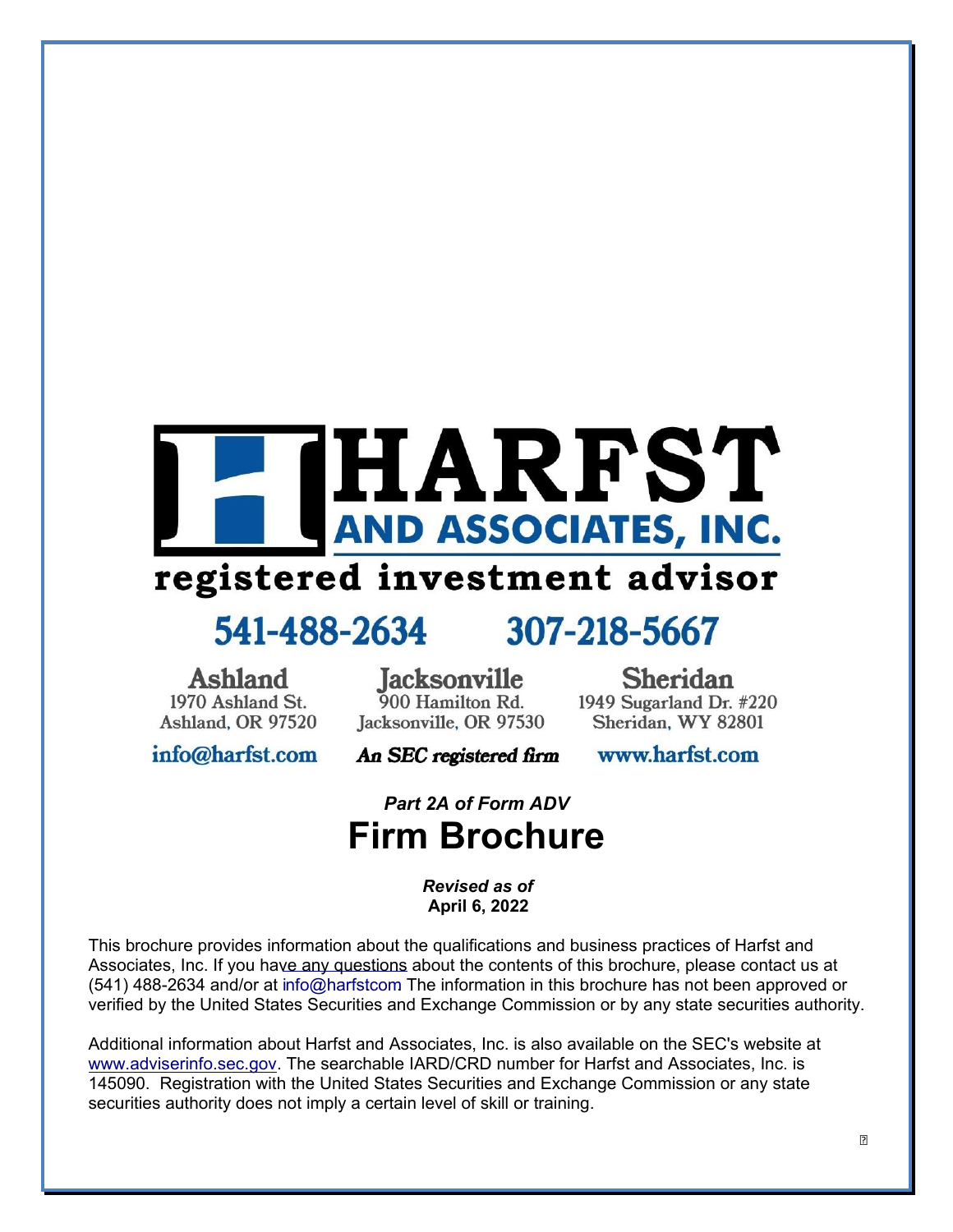## **Item 2 Material Changes**

Form ADV Part 2 requires registered investment advisers to amend their brochure when information becomes materially inaccurate. If there are any material changes to an adviser's disclosure brochure, the adviser is required to notify you and provide you with a description of the material changes.

Since the filing of our last annual updating amendment, dated February 28, 2022, we have the following material changes to report:

• We have added a new business location in Sheridan, Wyoming. Please refer to the *Cover Page* of this brochure for the specific address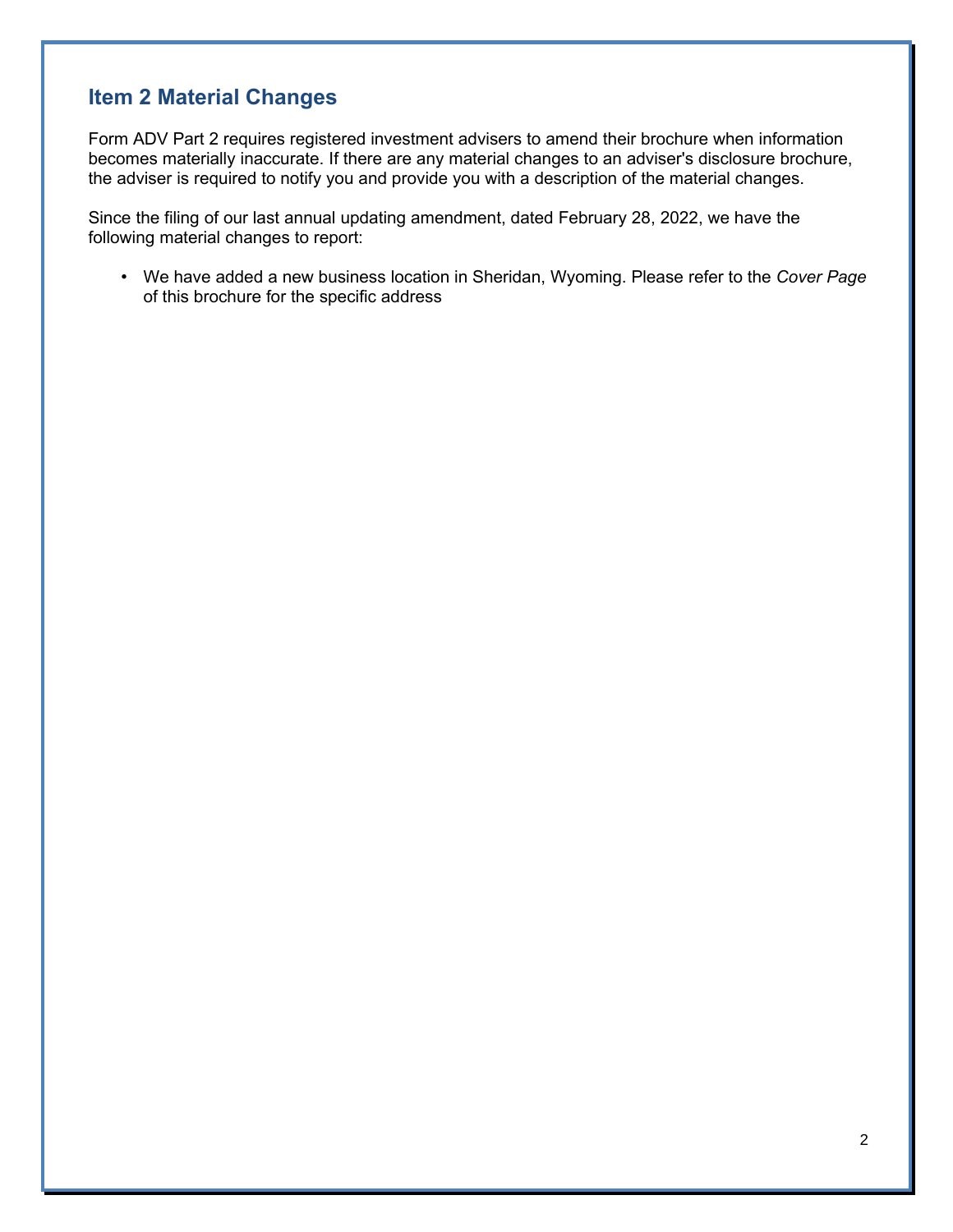## **Item 3 Table Of Contents**

| <b>Item 1 Cover Page</b>                                                                             | Page 1  |
|------------------------------------------------------------------------------------------------------|---------|
| <b>Item 2 Material Changes</b>                                                                       | Page 2  |
| <b>Item 3 Table Of Contents</b>                                                                      | Page 3  |
| <b>Item 4 Advisory Business</b>                                                                      | Page 4  |
| <b>Item 5 Fees and Compensation</b>                                                                  | Page 9  |
| Item 6 Performance-Based Fees and Side-By-Side Management                                            | Page 10 |
| <b>Item 7 Types of Clients</b>                                                                       | Page 10 |
| Item 8 Methods of Analysis, Investment Strategies and Risk of Loss                                   | Page 10 |
| <b>Item 9 Disciplinary Information</b>                                                               | Page 13 |
| <b>Item 10 Other Financial Industry Activities and Affiliations</b>                                  | Page 13 |
| <u>Item 11 Code of Ethics, Participation or Interest in Client Transactions and Personal Trading</u> | Page 13 |
| <b>Item 12 Brokerage Practices</b>                                                                   | Page 14 |
| Item 13 Review of Accounts                                                                           | Page 15 |
| <b>Item 14 Client Referrals and Other Compensation</b>                                               | Page 16 |
| <b>Item 15 Custody</b>                                                                               | Page 16 |
| Item 16 Investment Discretion                                                                        | Page 16 |
| <b>Item 17 Voting Client Securities</b>                                                              | Page 17 |
| Item 18 Financial Information                                                                        | Page 17 |
| <b>Item 19 Requirements for State Registered Investment Advisers</b>                                 | Page 17 |
| Item 20 Additional Information                                                                       | Page 17 |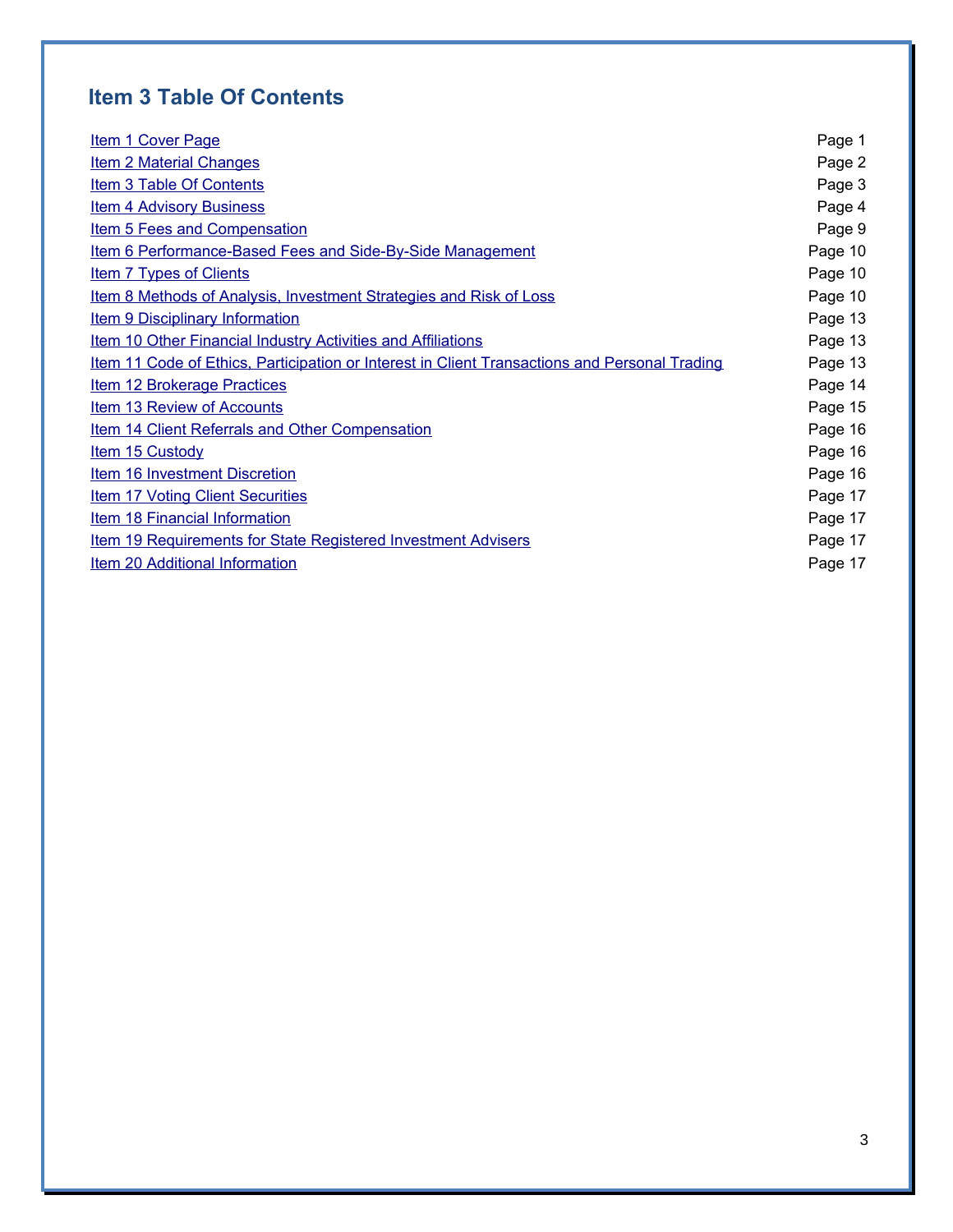## **Item 4 Advisory Business**

Harfst and Associates, Inc. is organized as a corporation under the laws of the State of Wyoming, and our firm became licensed as a registered investment advisor in 2007. We are owned by Robby D. Harfst and Danette J. Harfst. Robby D. Harfst, President/Principal Owner, has been employed in the securities and financial services industry since 1993. Danette J. Harfst is the Chief Operating Officer and has been in the financial services industry since 2010. Our corporate office is located in Sheridan, Wyoming. We have additional offices in Ashalnd, Oregon and Jacksonville, Oregon. As an independent advisor, we offer the full spectrum of wealth management services by incorporating financial planning, investment management, and risk management.

As used in this brochure, the words "we", "our" and "us" refer to Harfst & Associates, Inc., and the words "you", "your" and "client" refer to you as either a client or prospective client of our firm. Also, you may see the term "Associated Person" throughout this brochure. As used in this brochure, our Associated Persons are our firm's officers, employees, and all individuals providing investment advice on behalf of our firm.

### **Advisory Services and Fees**

Currently, we offer the following advisory services, which are tailored for each individual client:

- **Wealth Management Services**
- **Institutional Management Services**
- **Pension Consulting Services and Pension Investment Management**
- **Financial Planning and Consulting Services**

The following paragraphs describe our services and fees. Please refer to the description of each advisory service listed below for information on how we tailor our services to your individual needs.

### **Wealth Management Services**

We offer wealth management services to individuals, families and small businesses. Our wealth management services include investment management combined with general financial planning, retirement planning, estate planning, and charitable giving planning.

We offer discretionary and, in some instances, non-discretionary investment management services to our wealth management clients and prospective clients. If you retain our firm for wealth management services, we will determine your objectives, risk tolerance, and other relevant information (the "suitability information") at the beginning of our advisory relationship. We will use the suitability information we gather from our initial meeting and any subsequent meetings to develop a strategy that enables our firm to give you continuous and focused financial advice including investment advice and/or to direct investments on your behalf. The investment objective information will be maintained in an Investment Policy Statement (IPS) and updated as needed. As part of our wealth management services, we may invest your assets in one or more predefined model portfolios developed by our firm or sub-advisory firm, or we may customize a portfolio for you. Once we implement an investment strategy, we will monitor your portfolio's performance on an ongoing basis and will rebalance the portfolio as needed.

Discretionary investment management grants our firm authority with respect to managing the investment of client investment assets, including the authority to determine specific investments, purchase, sell, exchange, convert, trade and generally deal in securities and other property comprising the clients investment assets within the investment guidelines set forth in the IPS without your approval prior to each transaction. Discretionary authority is typically granted by the investment advisory agreement you sign with our firm, a limited power of attorney, or trading authorization form.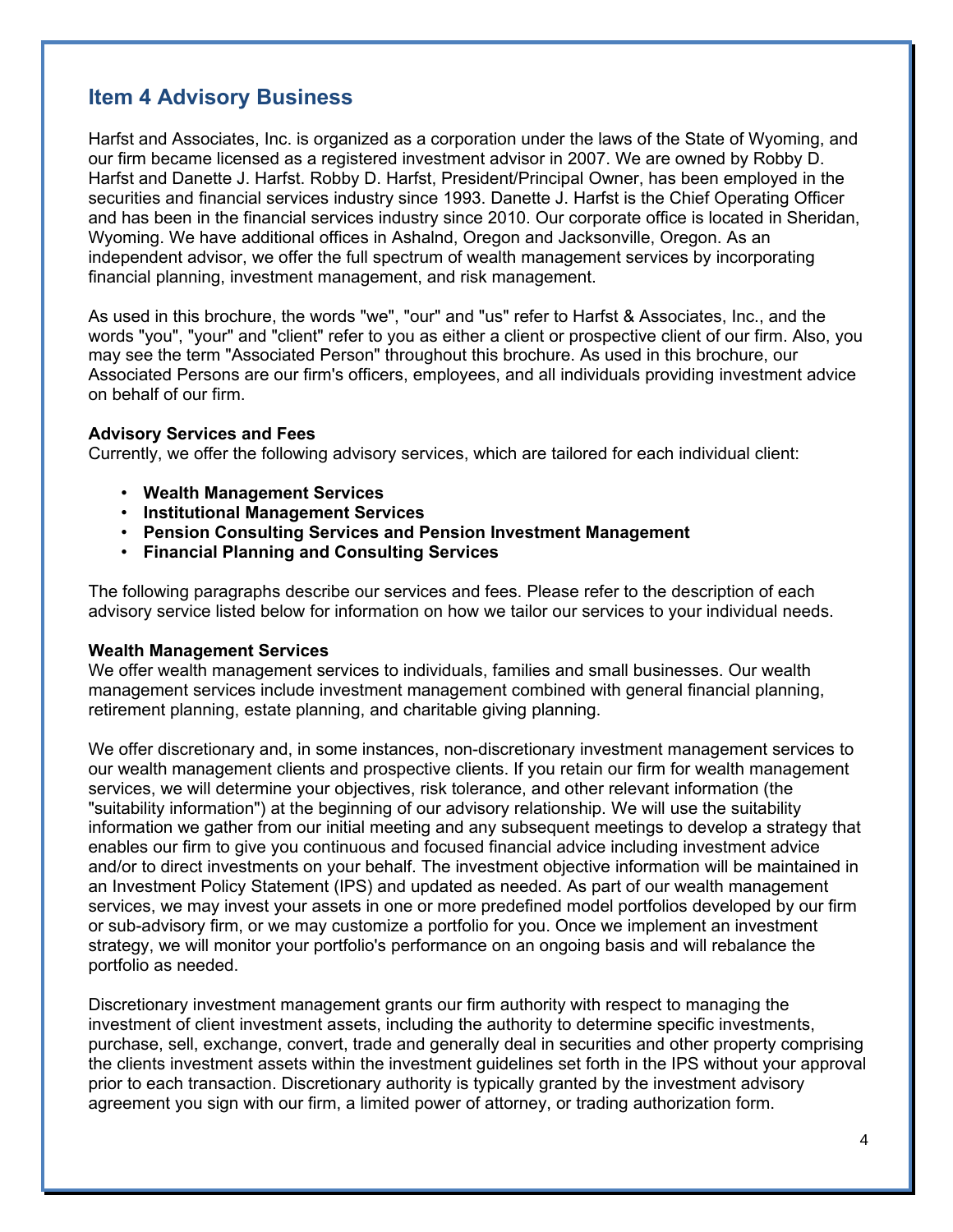You may specify investment objectives, guidelines, and/or impose certain conditions or investment parameters for your account(s) in the IPS. For example, you may specify that the investment in any particular stock or industry should not exceed specified percentages of the value of the portfolio and/or restrictions or prohibitions of transactions in the securities of a specific industry or security or asset class. Please refer to the "Investment Discretion" section in this Brochure for more information on our discretionary management services.

As part of our wealth management services, we may use one or more sub-advisors to manage a portion of your investments on a discretionary basis. The sub-advisor(s) may use one or more of their model portfolios to manage your account and/or they may design a custom portfolio. We will regularly monitor the performance of your accounts managed by sub-advisor(s), and may hire and/or fire any sub-advisor or re-allocate your assets without your prior approval based on you granting our firm discretionary authority. You may incur additional advisory fees if a sub-advisor is used. Depending on the sub-advisor used, the fees paid to the sub-advisor may be in addition to our advisory fee and may be deducted directly from your account separately from our advisory fee. In such circumstances, any management/advisory fees, which are deducted directly from your account, will be clearly indicated on your account statement. Fees assessed by the sub-advisor will range from .25% to .50% of the assets managed by the sub-advisor.

If you enter into a non-discretionary arrangement with our firm, we must first obtain your approval prior to the execution of any trades in your account(s).

We also offer wealth management services to our clients for accounts they have that may be held with custodians where we may not have trading authority, we may not have discretionary management authority, and/or we are unable to debit advisory fees. Our advisory fees for these types of situations may be merged into fees of other accounts under our management.

Our fee for wealth management services is based on a percentage of your assets we manage and is set forth in the following fee schedule:

| <b>Assets Under Management</b>                      | <b>Annual Fee*</b> |
|-----------------------------------------------------|--------------------|
| \$0 to \$250,000                                    | 1.25%              |
| Additional Assets from \$250,000 to \$500,000       | 1.15%              |
| Additional Assets from \$500,000 to \$1,000,000     | 1.00%              |
| Additional Assets from \$1,000,000 to \$3,000,000   | 0.75%              |
| Additional Assets from \$3,000,000 to \$10,000,000  | 0.70%              |
| Additional Assets from \$10,000,000 to \$20,000,000 | 0.50%              |
| Additional Assets from \$20,000,000 and greater     | 0.40%              |

*\*Note: Fees are calculated on a graduated basis. For example, an account of \$1,000,000 would pay on an annualized basis 1.25% of the first \$250,000, 1.15% on the next \$250,000 and 1.00% on the next \$500,000.*

The above fee schedule does not include transaction fees, or other fees/expenses charged by brokers, custodians, or mutual funds. Mutual fund purchases will be made at NAV (net asset value). Preexisting client relationships may be subject to fee schedules and account minimums that differ from the current fee schedule and account minimum disclosed in this brochure. In limited circumstances, we may charge a flat fee. Our advisory fee is negotiable, depending on individual client circumstances.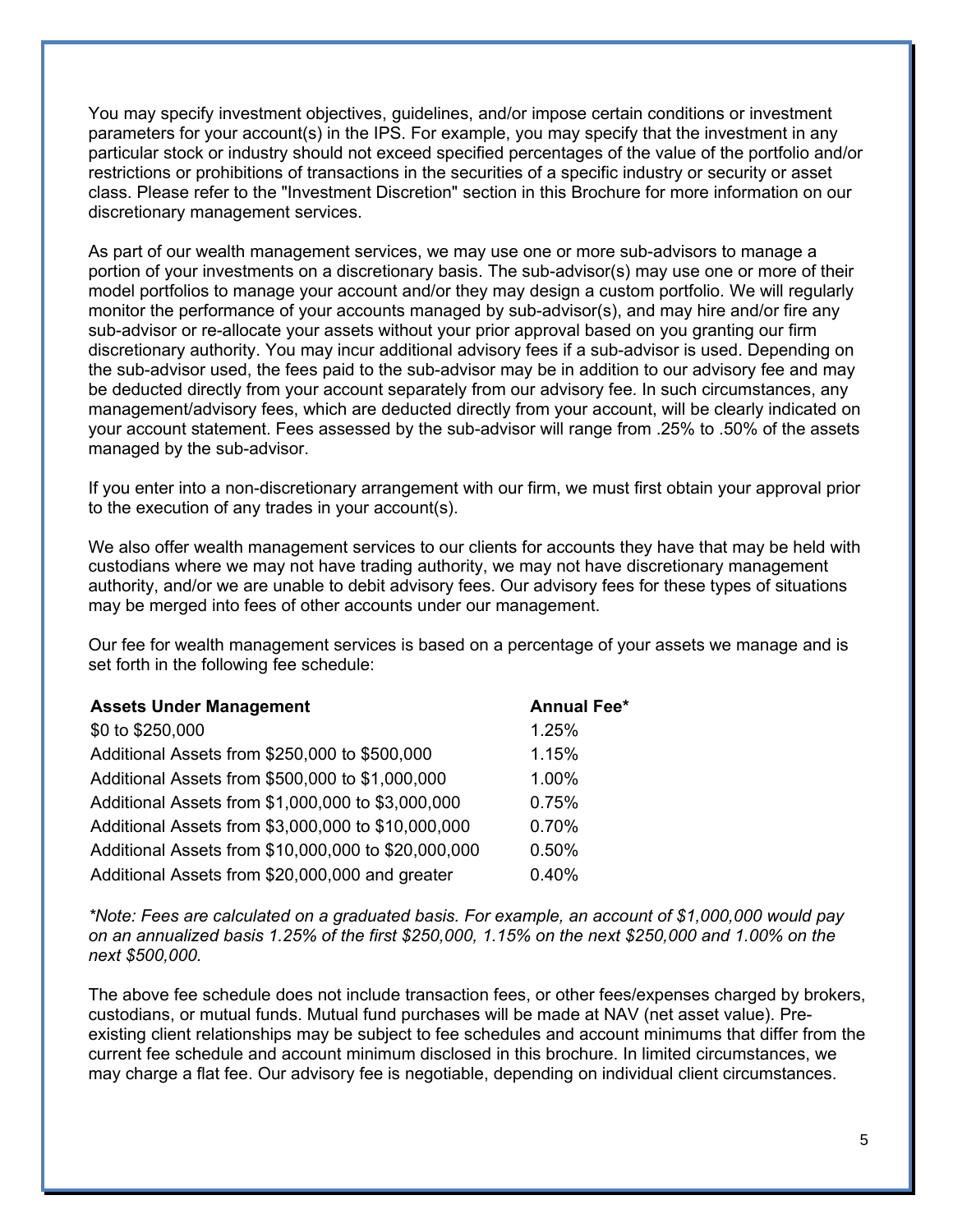We may combine the account values of related accounts to determine the applicable advisory fee. Combining account values will increase the asset total, which may result in your paying a reduced advisory fee.

Our annual wealth management fee is billed and payable quarterly in advance based on the market value of your account(s) on the last day of the previous calendar quarter. If the wealth management agreement is executed at any time other than the first day of a calendar quarter, our fees will apply on a pro rata basis, which means that the advisory fee is payable in proportion to the number of days in the quarter for which you are a client.

We will deduct our fee directly from your account through the qualified custodian holding your funds and securities. We will deduct our advisory fee only when you have given our firm written authorization permitting the fees to be paid directly from your account. In some circumstances, we will send you an invoice for the payment of our advisory fee or negotiate other terms. Further, the qualified custodian will deliver an account statement to you at least quarterly. These account statements will show all disbursements from your account, including the advisory fees deducted. You should review all statements for accuracy.

You may terminate the wealth management agreement upon written notice to our firm. You will incur a pro rata charge for services rendered prior to the termination of the wealth management agreement, which means you will incur advisory fees only in proportion to the number of days in the quarter for which you are a client. If you have pre-paid advisory fees that we have not yet earned, you will receive a prorated refund of those fees.

#### **Institutional Management Services**

We provide specialized asset management to high net worth individuals, family offices, trusts, endowments, foundations, charitable institutions, pension plans and other institutions.

We may provide sub-adviser services for other investment advisors whereby such advisors engage us for the purpose of managing the advisor's client assets ("outside accounts"). The third party advisor will remain the "primary advisor" for its client accounts. Depending upon the specific engagement, model portfolio allocations may be constructed and maintained to provide investment objective driven management services to investors. The primary advisor will communicate with and assist its clients, the investors, in selecting the appropriate model based on information the investor provides. We will monitor the investments contained in the outside accounts in order to provide on-going supervision as to changes in the investments, and/or allocations of such investments, that are necessary to adhere to the desired investment objective.

Similarly, we may be engaged to act as a portfolio manager for wrap-fee programs sponsored by unaffiliated investment advisors, broker-dealers, and other financial institutions. A "wrap-fee" program is an advisory program whereby a specified fee is charged to the investor for providing a bundle of services, which typically includes execution of transactions, custodial services, advisory and/or management services. The total fee levels charged to investors are set by the program sponsor. Our fees for these services represent a portion of the total wrap-fee charged and are generally lower than our standard management fee to recognize the marketing, account set-up and account maintenance of the program sponsor and/or primary advisor.

As part of our institutional management services, we may use one or more sub-advisors to manage a portion of your investments on a discretionary basis. The sub-advisor(s) may use one or more of their model portfolios to manage your account and/or they may design a custom portfolio. We will regularly monitor the performance of your accounts managed by sub-advisor(s), and may hire and/or fire any sub-advisor or re-allocate your assets without your prior approval based on you granting our firm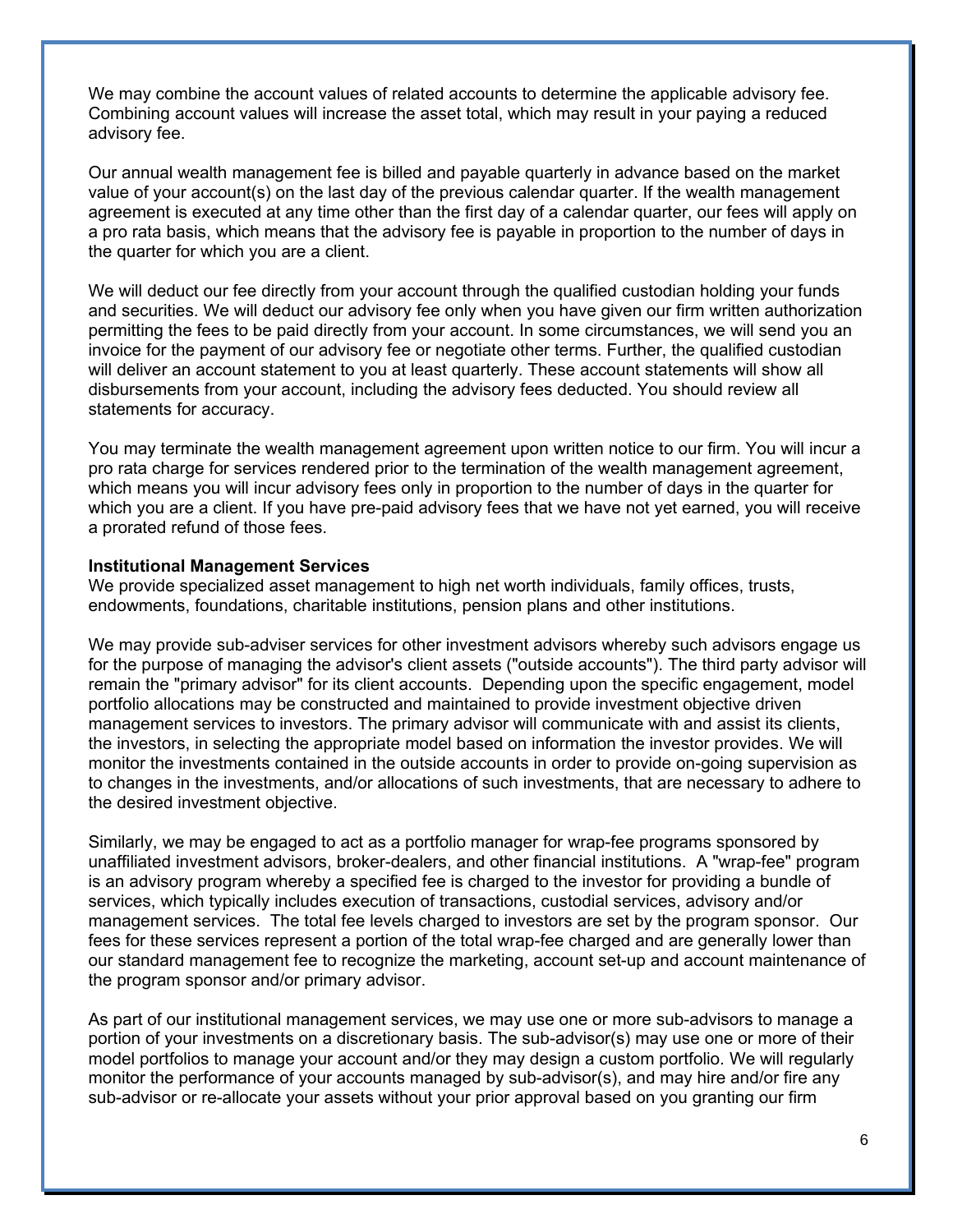discretionary authority. You may incur additional advisory fees if a sub-advisor is used. Depending on the sub-advisor used, the fees paid to the sub-advisor may be in addition to our advisory fee and may be deducted directly from your account separately from our advisory fee. In such circumstances, any management/advisory fees, which are deducted directly from your account, will be clearly indicated on your account statement. Fees assessed by the sub-advisor will range from .25% to .50% of the assets managed by the sub-advisor.

Generally, our fees are negotiable based on a percentage of assets under management and will not exceed an annualized fee of 1.25%. Applicable fees, fee payment arrangements, and the terms of the engagement will be clearly set forth in the agreement executed prior to services being rendered. Either party may terminate the management agreement by giving written notice at any time for any reason; such termination would be effective as of the last day of the calendar quarter in which written notice is delivered.

#### **Pension Consulting Services and Pension Investment Management**

We offer pension consulting services and/or pension investment management to employee benefit plans and their fiduciaries based upon the needs of the plan and the services requested by the plan sponsor or named fiduciary. In general, these services may include an existing plan review and analysis, plan-level advice regarding fund selection and investment options, education services to plan participants, investment performance monitoring, ongoing consulting, and investment management. We offer advisory services for both participant directed and non-participant directed plans. We provide pension investment advisory services as a fiduciary under the Employee Retirement Income Security Act (ERISA). The ultimate decision to act on behalf of the plan shall remain with the plan sponsor or other named fiduciary.

We may also assist with participant enrollment meetings, advise plan participants regarding distribution alternatives, provide investment-related information to plan participants on such topics as diversification, asset allocation, risk tolerance, and time horizon and assist participants with investment selection. Additionally, our educational seminars may include other investment-related topics specific to the particular plan.

The scope of these services, the fees, and the terms of the agreement for these services will be negotiated on a case-by-case basis with each plan sponsor. Generally, our fees will be based on a percentage of plan assets and will not exceed an annualized fee of 1.25%. However, depending on the complexity of the plan and the agreement with the sponsor, our fees may also be based on an hourly fee, on a flat fee, or on a combination of all three fee arrangements.

Asset based fees are generally deducted directly from your plan's account(s) through the qualified custodian holding your funds and securities. We will deduct our advisory fee only when you have given our firm written authorization permitting the fees to be paid directly from your account. Fees may be charged monthly, quarterly, in advance or in arrears based upon the custodian and type of plan. Please refer to advisory agreement for specific details on fee billing terms. In some circumstances, we will send you an invoice for the payment of our advisory fee. Further, the qualified custodian will deliver an account statement to you at least quarterly. These account statements will show all disbursements from your account, including the advisory fees deducted. You should review all statements for accuracy.

Either party to the pension consulting agreement may terminate the agreement upon written notice to the other party. The pension consulting fees will be prorated for the period in which the termination notice is given and any unearned fees will be refunded to the client.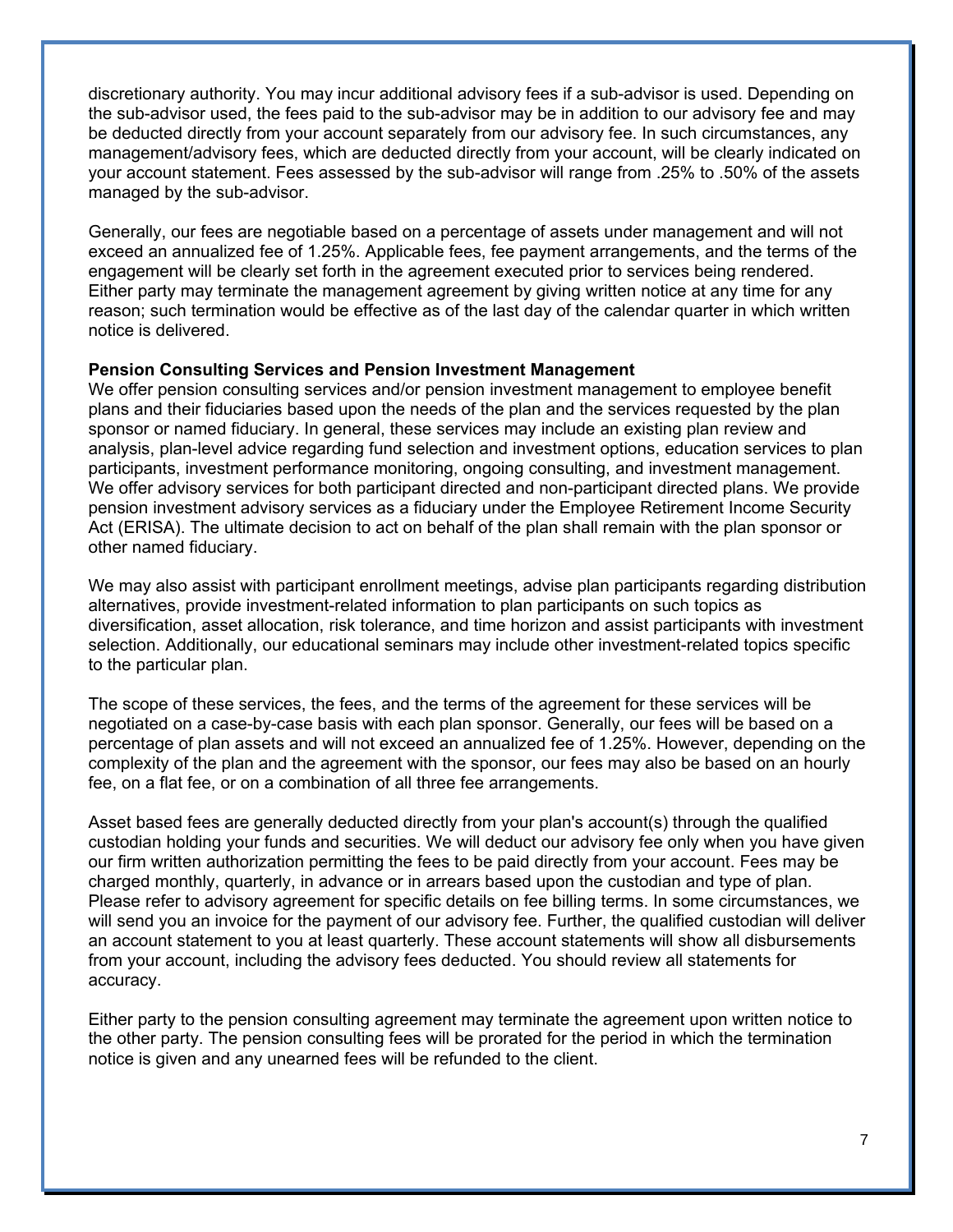### **Financial Planning and Consulting Services**

We offer broad-based, modular, and consultative financial planning services to our clients and prospective clients. Financial planning will typically involve providing a variety of advisory services to clients regarding the management of their financial resources. If you retain our firm for financial planning services, we will first define the relationship and the scope of the engagement. Then we will gather the necessary information about your financial position and circumstances. After we analyze and evaluate the information, we will develop and present our recommendations. Finally, we will assist with implementing the recommendations and monitor the situation if/as needed.

Generally, our fee is based on an estimate of the hours necessary to complete the engaged services. Our hourly rate is \$250 for financial planning services. An estimate of the total time/cost will be determined at the start of the advisory relationship. The time required to perform the engaged services may vary depending on the complexity and scope of the engagement. In limited circumstances, the cost/time could potentially exceed the initial estimate. In such cases, we will notify you in advance and request that you approve the additional fee.

In the alternative, we may charge a fixed fee for financial planning services, which generally ranges between \$250 and \$5,000. The fee is negotiable depending upon the complexity and scope of the engagement. Unless otherwise agreed upon, financial planning and consulting fees are billed and due upon completion of services rendered. Further, we will not require prepayment of a fee more than six months in advance and in excess of \$1,200. You may terminate the financial planning agreement by providing written notice to our firm. You will incur a pro rata charge for services rendered prior to the termination of the agreement. You are under no obligation to act on our financial planning recommendations. Should you choose to act on any of our recommendations, you are not obligated to implement them through our firm.

### **IRA Rollover Recommendations**

Effective December 20, 2021 (or such later date as the US Department of Labor ("DOL") Field Assistance Bulletin 2018-02 ceases to be in effect), for purposes of complying with the DOL's Prohibited Transaction Exemption 2020-02 ("PTE 2020-02") where applicable, we are providing the following acknowledgment to you.

When we provide investment advice to you regarding your retirement plan account or individual retirement account, we are fiduciaries within the meaning of Title I of the Employee Retirement Income Security Act and/or the Internal Revenue Code, as applicable, which are laws governing retirement accounts. The way we make money creates some conflicts with your interests, so we operate under a special rule that requires us to act in your best interest and not put our interest ahead of yours. Under this special rule's provisions, we must:

- Meet a professional standard of care when making investment recommendations (give prudent advice);
- Never put our financial interests ahead of yours when making recommendations (give loyal advice);
- Avoid misleading statements about conflicts of interest, fees, and investments;
- Follow policies and procedures designed to ensure that we give advice that is in your best interest;
- Charge no more than is reasonable for our services; and
- Give you basic information about conflicts of interest.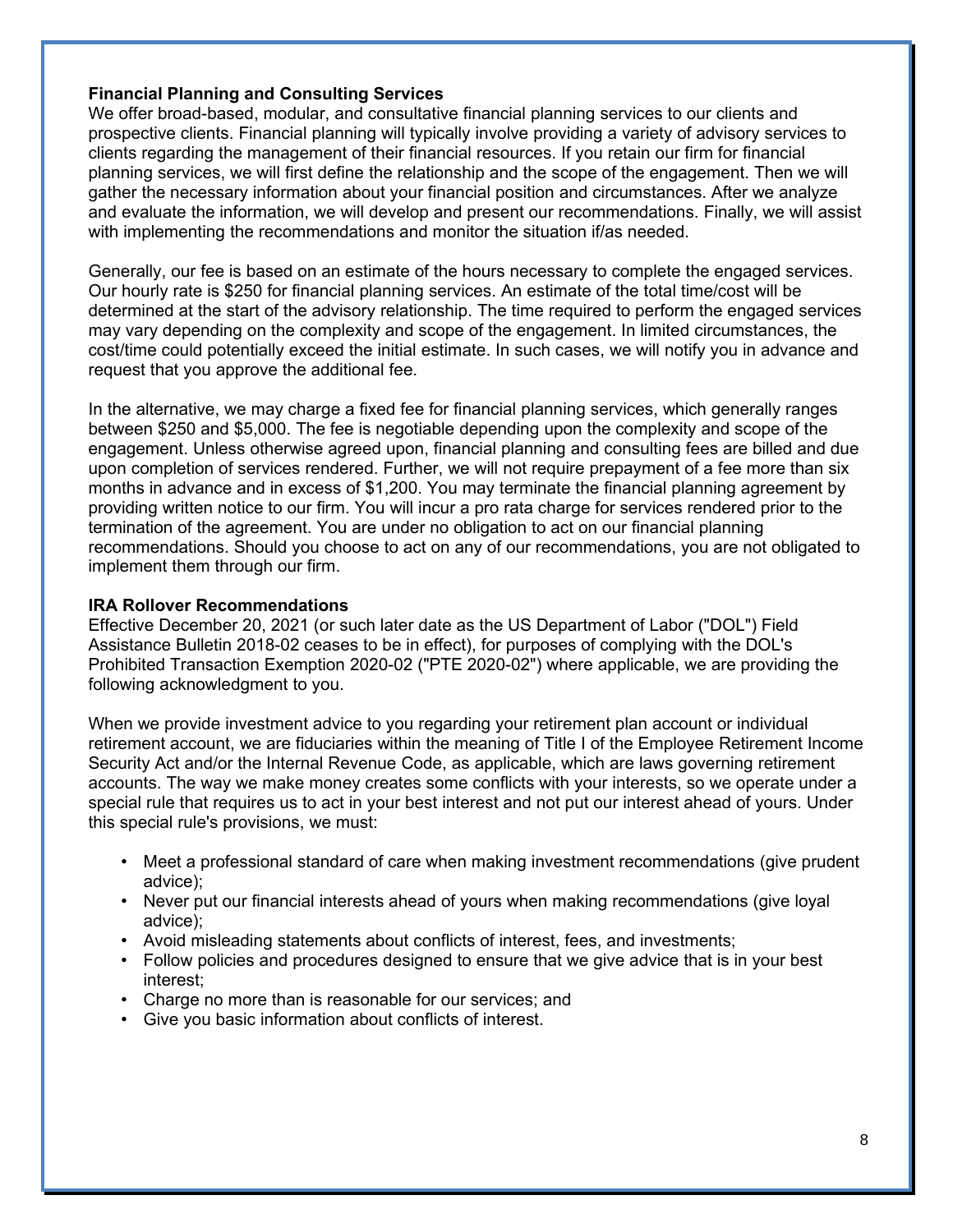We benefit financially from the rollover of your assets from a retirement account to an account that we manage or provide investment advice, because the assets increase our assets under management and, in turn, our advisory fees. As a fiduciary, we only recommend a rollover when we believe it is in your best interest.

#### **Assets Under Management**

As of January 28, 2022, we provide continuous management services for \$582,667,131 in client assets on a discretionary basis, and \$1,008,625 in client assets on a non-discretionary basis. The assets under our management total \$583,675,756. We also manage \$34,282,051 in client assets on a noncontinuous basis. The assets under management and under advisement total \$617,957,807.

### **Item 5 Fees and Compensation**

Please refer to the "Advisory Business" section in this Brochure for information on our advisory fees, fee deduction arrangements, and refund policy according to each service we offer.

### **Additional Fees and Expenses**

As part of our investment advisory services to you, we may invest, or recommend that you invest, in mutual funds and exchange traded funds. The fees that you pay to our firm for investment advisory services are separate and distinct from the fees and expenses charged by mutual funds or exchange traded funds (described in each fund's prospectus) to their shareholders. These fees will generally include a management fee and other fund expenses. Mutual fund purchases/sales will be made at NAV. You may also incur transaction charges and/or brokerage fees when purchasing or selling securities. These charges and fees are typically imposed by the broker-dealer or custodian through which your account transactions are executed. We do not share in any portion of the brokerage fees/transaction charges imposed by the broker-dealer or custodian.

Custodians may offer no-load, no-transaction fee mutual fund programs and may receive remuneration from fund companies participating in these programs for record-keeping and shareholder services and other administrative services. The amount of remuneration for these services is based in part on the amount of investments in such funds. No-transaction-fee funds have management expenses and other fees that apply to a continued investment in the fund and are described in the prospectus.

To fully understand the total cost you will incur, you should review all the fees charged by mutual funds, exchange traded funds, our firm, and others. For information on our brokerage selection practices, please refer to the "*Brokerage Practices*" section of this Brochure.

There may be additional account maintenance fees, such as check writing fees, IRA fees, etc. charged by the custodians. These fees will vary by custodian.

### **Compensation for the Sale of Insurance Products and Potential Conflict of Interest**

Some of our associated persons providing investment advice on behalf of our firm are also licensed as independent insurance agents and can sell insurance products such as life insurance, fixed annuities, long-term care insurance, and disability insurance. The associated persons may earn commissionbased compensation for selling insurance products, including insurance products they sell to you. Insurance commissions earned by these persons are separate and distinct from our advisory fees. For example, the receipt of commission-based compensation would present a conflict of interest in that if you freely choose to purchase an insurance product from an associated person, it may result in the receipt of compensation by such person.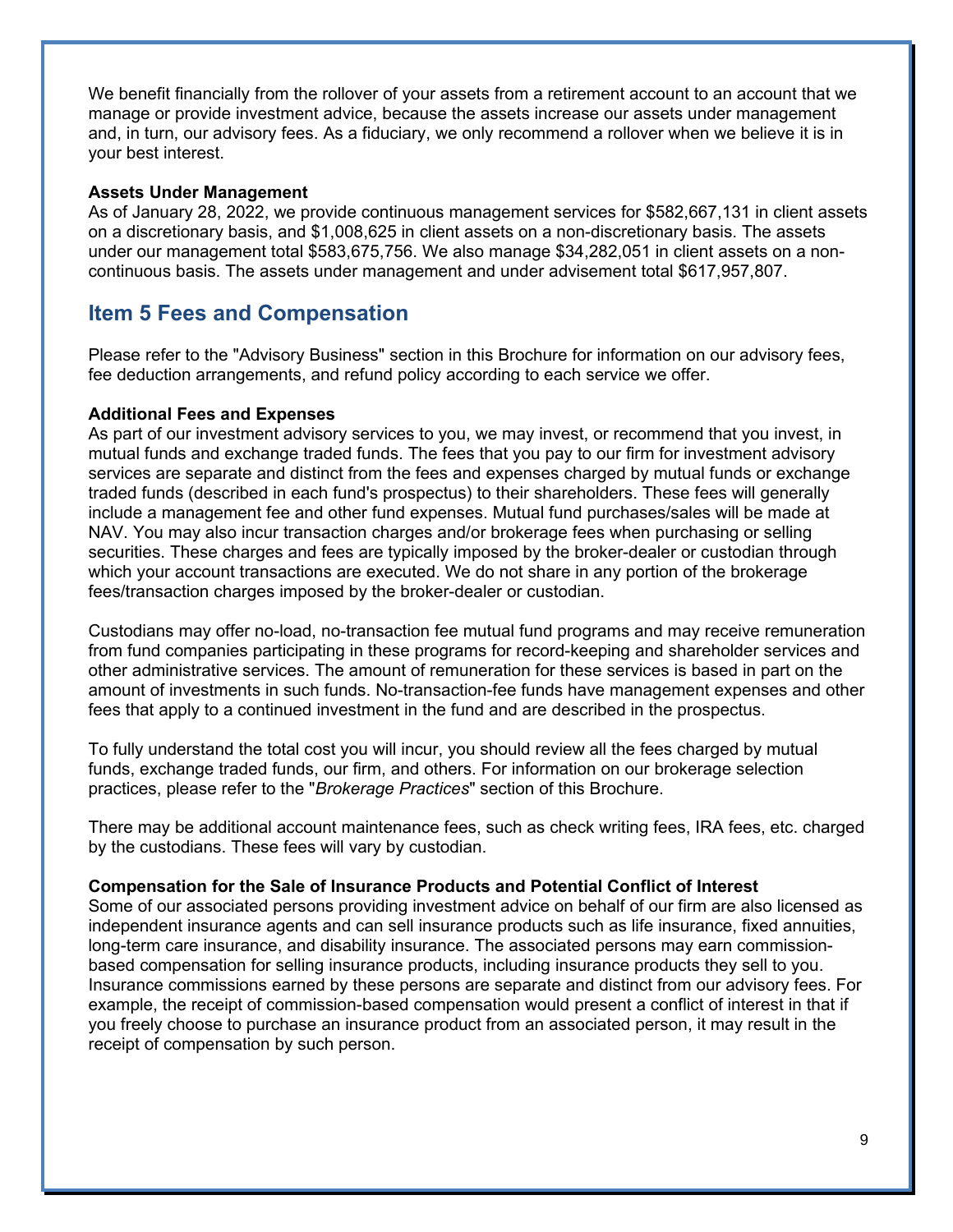However, as a fiduciary, we endeavor at all times to place your interests first when making recommendations, and will recommend insurance products only when it's in your best interest and when it meets your specific needs. You are under no obligation, contractually or otherwise, to purchase insurance products through any person affiliated with our firm. In the event that commission-based insurance products are used, they will be exempt from investment advisory fees.

Any material conflicts of interest between you and our firm, or our employees are disclosed in this Disclosure Brochure. If at any time, additional material conflicts of interest develop, we will provide you with written notification of the material conflicts of interest or an updated Disclosure Brochure.

## **Item 6 Performance-Based Fees and Side-By-Side Management**

We do not accept performance-based fees or participate in side-by-side management. Side-by-side management refers to the practice of managing accounts that are charged performance-based fees while at the same time managing accounts that are not charged performance-based fees. Performance-based fees are fees that are based on a share of capital gains or capital appreciation of a client's account. Our fees are calculated as described in the *Advisory Business* section above, and are not charged on the basis of a share of capital gains upon, or capital appreciation of the funds in your advisory account.

## **Item 7 Types of Clients**

We offer investment advisory services to individuals, pension and profit sharing plans, trusts, estates, charitable organizations, corporations, and other business entities. In general, we require a minimum of \$500,000 to open and maintain an advisory account. At our discretion, we may waive or lower this minimum account size.

### **Item 8 Methods of Analysis, Investment Strategies and Risk of Loss**

Our investment strategies and advice may vary depending upon each client's specific financial situation. As such, we determine investments and allocations based upon your predefined objectives, risk tolerance, time horizon, financial horizon, financial information, liquidity needs, and other various suitability factors. Your restrictions and guidelines may affect the composition of your portfolio.

### **Methods of Analysis**

We may use one or more of the following methods of analysis when formulating investment advice:

- **Top-Down Global Macro-Economic Analysis** a big-picture analysis of the prevailing economic, demographic and social trends followed by a more focused analysis at the country level, then the industry level and ultimately the specific security level
- **Mutual Fund/Exchange Traded Fund Analysis** qualitative analysis looks at factors such as the background and experience of the fund manager and/or the fund company; quantitative analysis looks at factors such as manager/fund performance, style, consistency, risk-adjusted performance, management expenses, average daily trading volume, etc.
- **Fundamental Analysis** involves analyzing individual companies and their industry groups, such as a company's financial statements, details regarding the company's product line, the experience and expertise of the company's management, and the outlook for the company's industry; the resulting data is used to measure the true value of the company's stock compared to the current market value
- **Technical Analysis** involves studying past price patterns and trends in the financial markets to predict the direction of both the overall market and specific stocks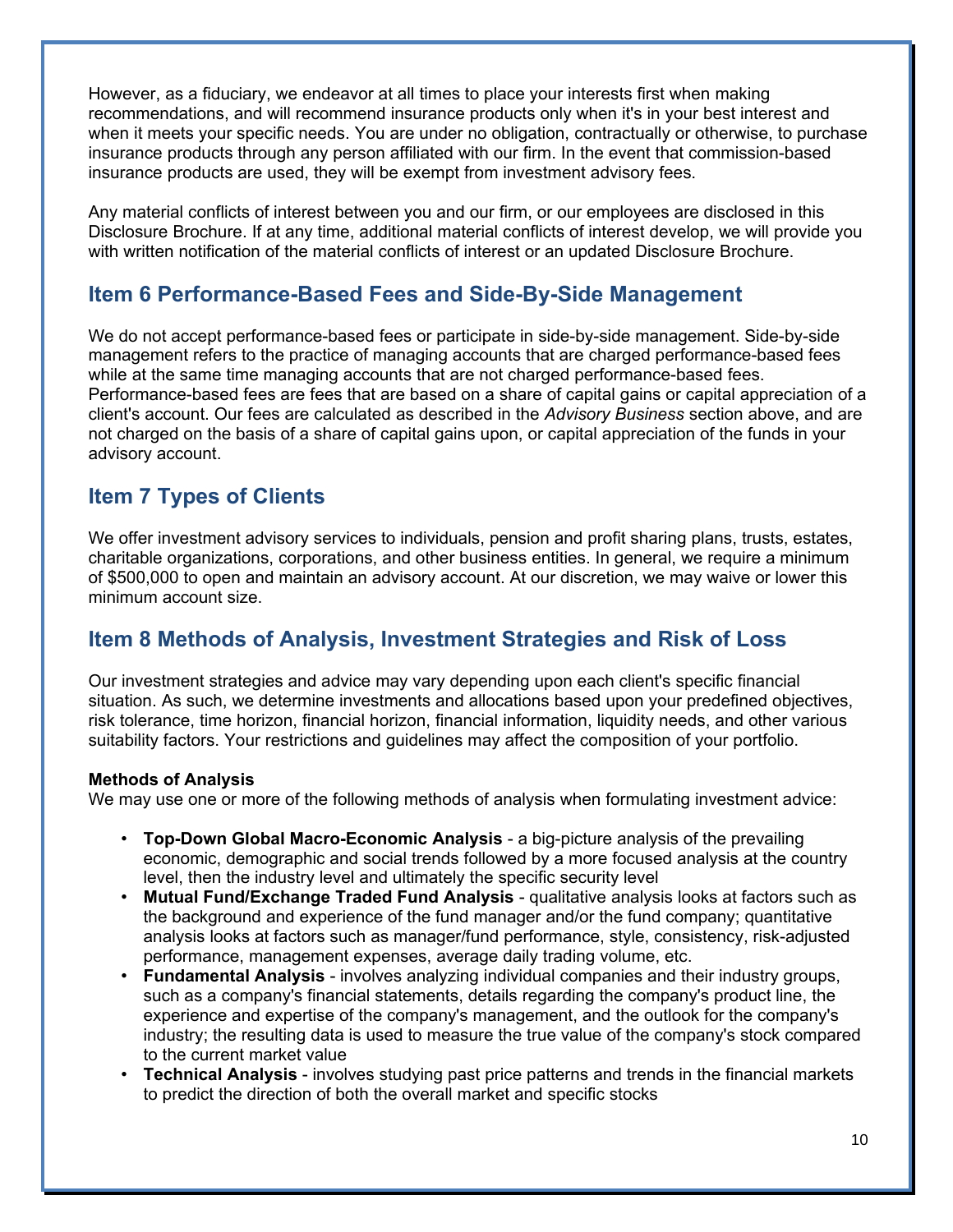### **Associated Risks**

- **Fundamental Analysis** The risk of fundamental analysis is that information obtained may be incorrect and the analysis may not provide an accurate estimate of earnings, which may be the basis for a stock's value. If securities prices adjust rapidly to new information, utilizing fundamental analysis may not result in favorable performance.
- **Technical Analysis** The risk of market timing based on technical analysis is that charts may not accurately predict future price movements. Current prices of securities may reflect all information known about the security and day to day changes in market prices of securities may follow random patterns and may not be predictable with any reliable degree of accuracy.

### **Investment Strategy**

We take a common sense approach to investment management - globally diversified asset classes combined with tactical allocations derived from macro-economic data and market analysis. We believe that increasing and/or decreasing allocations to specific investments at optimal times to realize gains and/or avoid losses is crucial to overall investment performance. All investments under our management are continually monitored to maximize short and long-term opportunities. Portfolios are constructed based upon individual risk, return, income and liquidity requirements. We primarily use mutual funds and exchange traded funds to maximize diversification and minimize risk but will use individual securities and other investment vehicles when appropriate. In addition, we may use one or more of the following general strategies when managing your accounts:

- **Inverse fund/Bear fund/Short fund** a type of fund that is structured to go up in value when a given market index or underlying investment goes down in value, and vice versa
- **Long Term Purchases** securities purchased with the expectation that the value of those securities will grow over a relatively long period of time, generally greater than one year
- **Short Term Purchases** securities purchased with the expectation that they will be sold within a relatively short period of time, generally less than one year, to take advantage of the securities' short term price fluctuations
- **Short Sales** a securities transaction in which an investor sells securities he or she borrowed in anticipation of a price decline; the investor is then required to return an equal number of shares at some point in the future; a short seller will profit if the stock goes down in price (This strategy requires additional agreements and approvals.)
- **Margin Transactions** a securities transaction in which an investor borrows money to purchase a security and the security serves as collateral on the loan. (This strategy requires additional agreements and approvals.)
- **Option Writing** a securities transaction that involves selling an option; an option is the right, but not the obligation, to buy or sell a particular security at a specified price before the expiration date of the option; when an investor sells an option, he or she must deliver to the buyer a specified number of shares if the buyer exercises the option; the seller pays the buyer a premium (the market price of the option at a particular time) in exchange for writing the option. (This strategy requires additional agreements and approvals.)

We may use short-term trading (in general, selling securities within 30 days of purchasing the same securities) as an investment strategy when managing your account(s). Short-term trading is not a fundamental part of our overall investment strategy, but we may use this strategy occasionally when we determine that it is suitable given your stated investment objectives and tolerance for risk.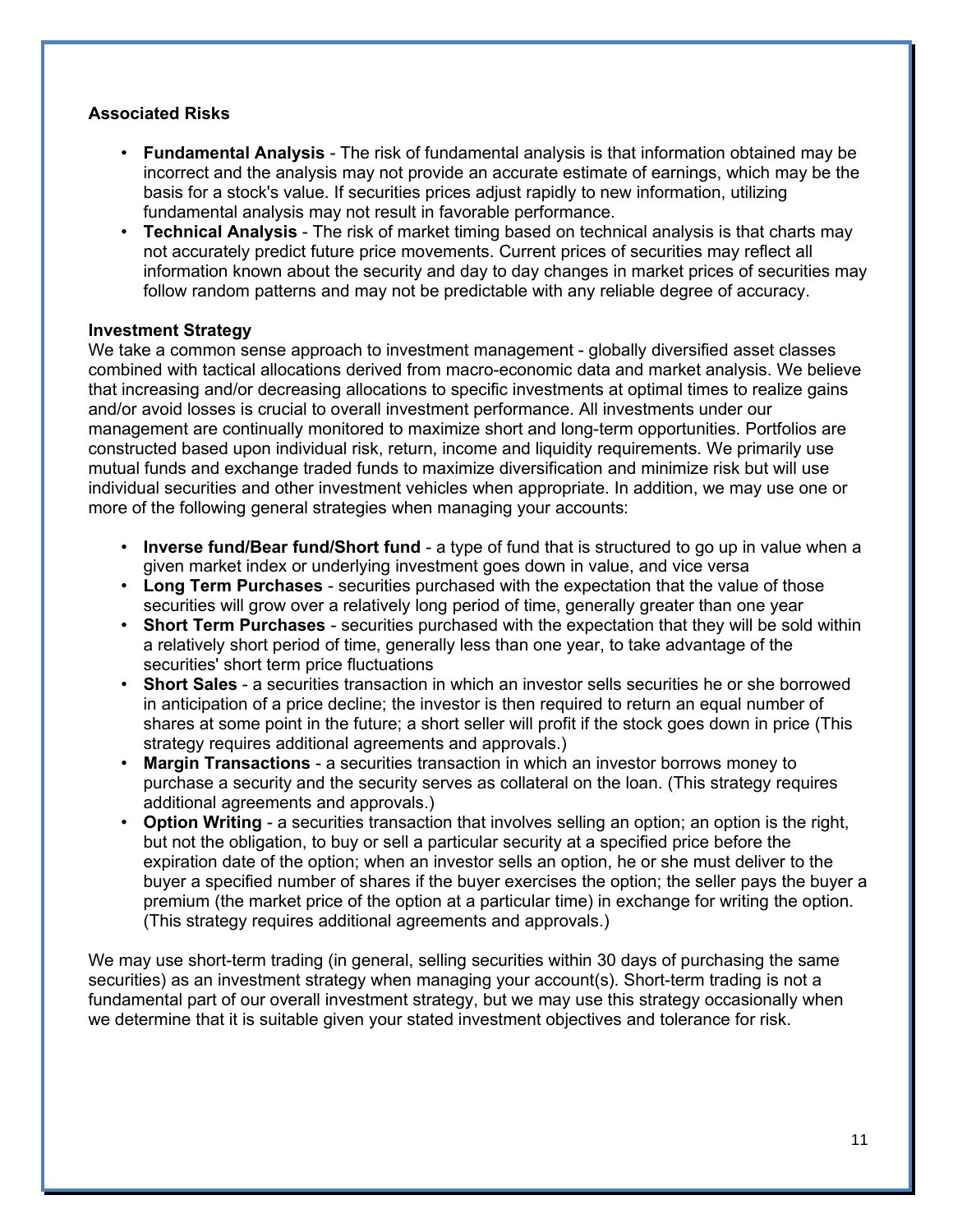### **Tax Considerations**

Our strategies and investments may have unique and significant tax implications. Regardless of your account size or any other factors, we strongly recommend that you continuously consult with a tax professional. As a result of revised IRS regulations, custodians and broker-dealers will begin reporting the cost basis of equities acquired in client accounts on or after January 1, 2011. Our firm instructs the custodian to use the first-in, first-out (FIFO) accounting method for calculating and reporting the cost basis of your investments. You are responsible for contacting your tax advisor to determine if this accounting method is the right choice for you. If your tax advisor believes another accounting method is more advantageous, please provide written notice to our firm immediately, and we will alert your account custodian of your individually selected accounting method. Please note that decisions about cost basis accounting methods will need to be made before trades settle, as the cost basis method cannot be changed after settlement.

### **Risk of Loss and Types of Securities**

**Investing in securities involves risk of loss that you should be prepared to bear. We do not represent or guarantee that our services or methods of analysis can or will predict future results, successfully identify market tops or bottoms, or insulate clients from losses due to market corrections or declines. We cannot offer any guarantees or promises that your financial goals and objectives will be met. Past performance is in no way an indication of future performance.** 

We may select/recommend different securities from client to client since each client has different needs and different tolerance for risk. We often select/recommend mutual funds, exchange traded funds (ETF), individual equity and debt securities; however, we may select/recommend any suitable security based on your needs and objectives. Each type of security has its own unique set of risks associated with it, and it would not be possible to disclose all of the specific risks of every type of investment in this brochure. We strive to keep you educated and informed of material risks associated with particular investments. Further, if you have any questions regarding the risks associated with a particular investment, please feel free to contact your advisory representative.

Mutual funds are professionally managed collective investment companies that pool money from many investors and invest in stocks, bonds, short-term money market instruments, other mutual or exchange traded funds, other securities or any combination thereof. The fund will have a manager that trades the fund's investments in accordance with the fund's investment objective. While mutual funds generally provide diversification, risks can be significantly increased if the fund is concentrated in a particular sector of the market, primarily invests in small cap or speculative companies, uses leverage (i.e., borrows money) to a significant degree, or concentrates in a particular type of security (i.e., equities) rather than balancing the fund with different types of securities. Other fund risks include foreign securities and currency risk, emerging markets risk, small-cap, mid-cap and large-cap risk, trading risk, and turnover risk that can increase fund expenses and may decrease fund performance. Brokerage and transactions costs incurred by the fund will reduce returns.

An ETF is an investment fund traded on stock exchanges, much like stocks or equities. An ETF holds assets such as stocks, commodities, or bonds and trades at approximately the same price as the net asset value of its underlying assets over the course of the trading day. Most ETFs track an index, such as the S&P 500. However, some ETFs are fully transparent actively managed funds. Market risk is, perhaps, the most significant risk associated with ETFs. This risk is defined by the day to day fluctuations associated with any exchange traded security, where fluctuations occur in part based on the perception of investors.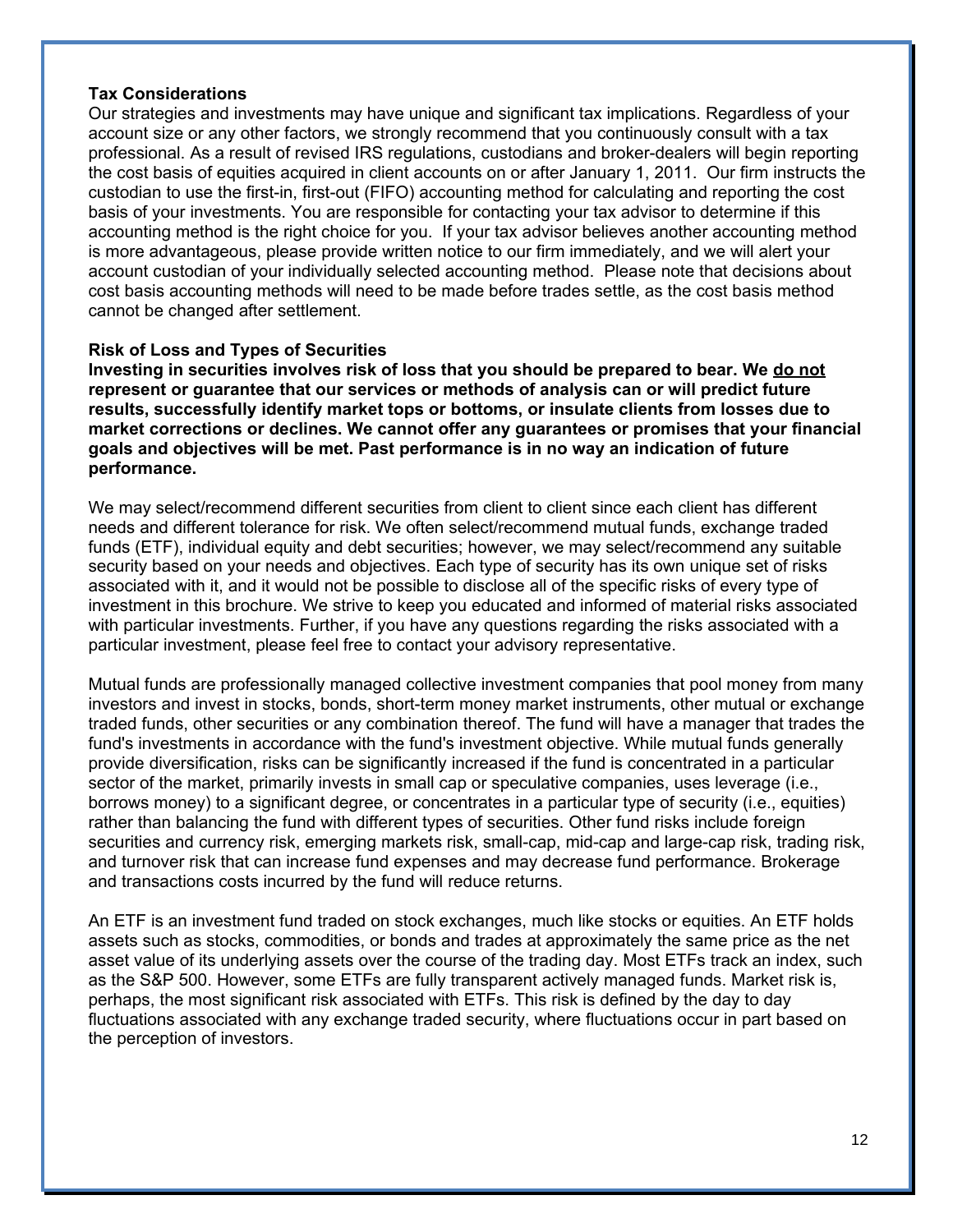Individual equity securities (also known simply as "equities" or "stock") are assessed for risk in numerous ways. Price fluctuations and market risk are the most significant risk concerns. As such, the value of your investment can increase or decrease over time. Furthermore, you should understand that stock prices can be affected by many factors including, but not limited to, the overall health of the economy, the health of the market sector or industry of the issuing company, and national and political events. When investing in stock, it is important to focus on the average returns achieved over a given period of time, across a well-diversified portfolio.

Individual debt securities (or "bonds") are typically safer investments than equity securities, but their risk can also vary widely based on: the financial health of the issuer; the risk that the issuer might default; when the bond is set to mature; and, whether or not the bond can be "called" prior to maturity. When a bond is called, it may not be possible to replace it with a bond of equal character paying the same rate of return.

## **Item 9 Disciplinary Information**

Neither our firm, nor any of our management persons have any legal or disciplinary events to disclose.

## **Item 10 Other Financial Industry Activities and Affiliations**

As previously disclosed, some of our associated persons providing investment advice on behalf of our firm are also licensed as independent insurance agents and can sell insurance products such as life insurance, fixed annuities, long-term care insurance, and disability insurance. The associated persons may earn commission-based compensation for selling insurance products, including insurance products they sell to you. Insurance commissions earned by these persons are separate and distinct from our advisory fees. The receipt of commission-based compensation presents a conflict of interest, in that if you freely choose to purchase an insurance product from an associated person, it may result in the receipt of compensation by such person.

However, as a fiduciary, we endeavor at all times to place your interests first when making recommendations, and will recommend insurance products only when it's in your best interest and when it meets your specific needs. You are under no obligation, contractually or otherwise, to purchase insurance products through any person affiliated with our firm. In the event that commission-based insurance products are used, they will be exempt from investment advisory fees.

## **Item 11 Code of Ethics, Participation or Interest in Client Transactions and Personal Trading**

We strive to comply with applicable laws and regulations governing our practices. Therefore, our Code of Ethics includes guidelines for professional standards of conduct for our Associated Persons. Our goal is to protect your interests at all times and to demonstrate our commitment to our fiduciary duties of honesty, good faith, and fair dealing with you. Our Code of Ethics is available to you upon request. You may obtain a copy of our Code of Ethics by contacting us at the telephone number on the cover page of this brochure or via email at info@harfst.com.

### **Personal Trading Practices**

Our firm or persons associated with our firm may buy or sell the same securities that we recommend to you or securities in which you are already invested. We may also combine our orders to purchase securities with your orders to purchase securities ("block trading"). Please refer to the "Brokerage Practices" section in this Brochure for information on our block trading practices.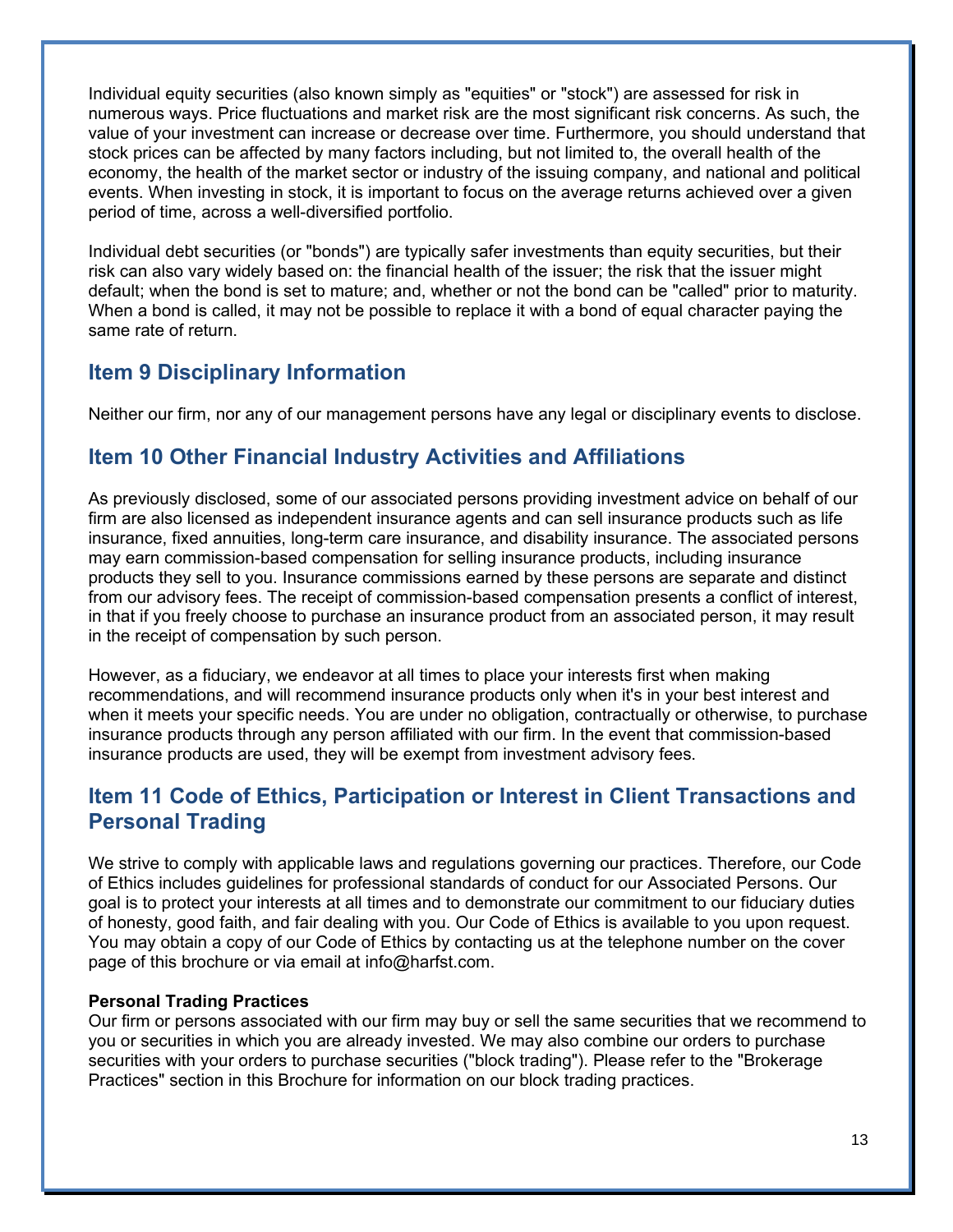A conflict of interest exists in such cases because we have the ability to trade ahead of you and potentially receive more favorable prices than you will receive. To mitigate this conflict of interest, it is our policy that neither our Associated Persons nor we shall have priority over your account in the purchase or sale of securities. Our associated persons must adhere strictly to these guidelines. Our Code of Ethics also requires that certain persons associated with our firm submit reports of their personal securities holdings and transactions to the chief compliance officer of our firm who will review these reports on a periodic basis.

### **Item 12 Brokerage Practices**

We maintain relationships with several custodians/brokerage firms. While you are free to choose any brokerage firm, transfer agent, or custodian, we recommend that you establish an account with a custodian/ broker-dealer with which we have an existing relationship. We believe that recommended broker-dealers provide quality execution services for our clients at competitive prices. Price is not the sole factor we consider in evaluating best execution. We also consider the quality of the brokerage services provided by the recommended broker-dealers, including the firm's reputation and financial stability, execution capabilities, commission rates, technology, and responsiveness to our clients and our firm.

### **Custodians and Other Benefits**

We participate in the TD Ameritrade Institutional program, the Schwab Institutional program and the Raymond James' IAD program. TD AMERITRADE Institutional is a division of TD AMERITRADE, Inc. ("TD AMERITRADE"). All of the custodians we use are independent and un-affiliated with our firm. The custodians work with independent investment advisors to provide custodial services, which include custody of securities, trade execution, clearance and settlement of transactions. We may receive some benefits from TD AMERITRADE, Schwab and/or Raymond James through our participation in their institutional programs.

There is no direct link between our firm's participation in these programs and the investment advice we give to our clients. Our firm does receive benefits through our participation in the program that are typically not available to retail investors. These benefits include the following products and services (provided without cost or at a discount): receipt of duplicate client statements and confirmations; research related products and tools; consulting services; access to a trading desk serving advisor participants; access to block trading (which provides the ability to aggregate securities transactions for execution and then allocate the appropriate shares to client accounts); the ability to have advisory fees deducted directly from client accounts; access to an electronic communications network for client order entry and account information; access to mutual funds with reduced or no transaction fees and to certain institutional money managers; and discounts on compliance, marketing, research, technology, and practice management products or services provided to our firm by third party vendors.

Some of the products and services made available by the custodians may benefit our firm but may not benefit all client accounts. These products or services may assist our firm in managing and administering client accounts, including accounts not maintained at these custodians. The benefits received by our firm through participation in the programs do not depend on the amount of transactions directed to the custodians and are not considered soft dollar benefits. As part of our fiduciary duties to our clients, we endeavor at all times to put the interests of our clients first.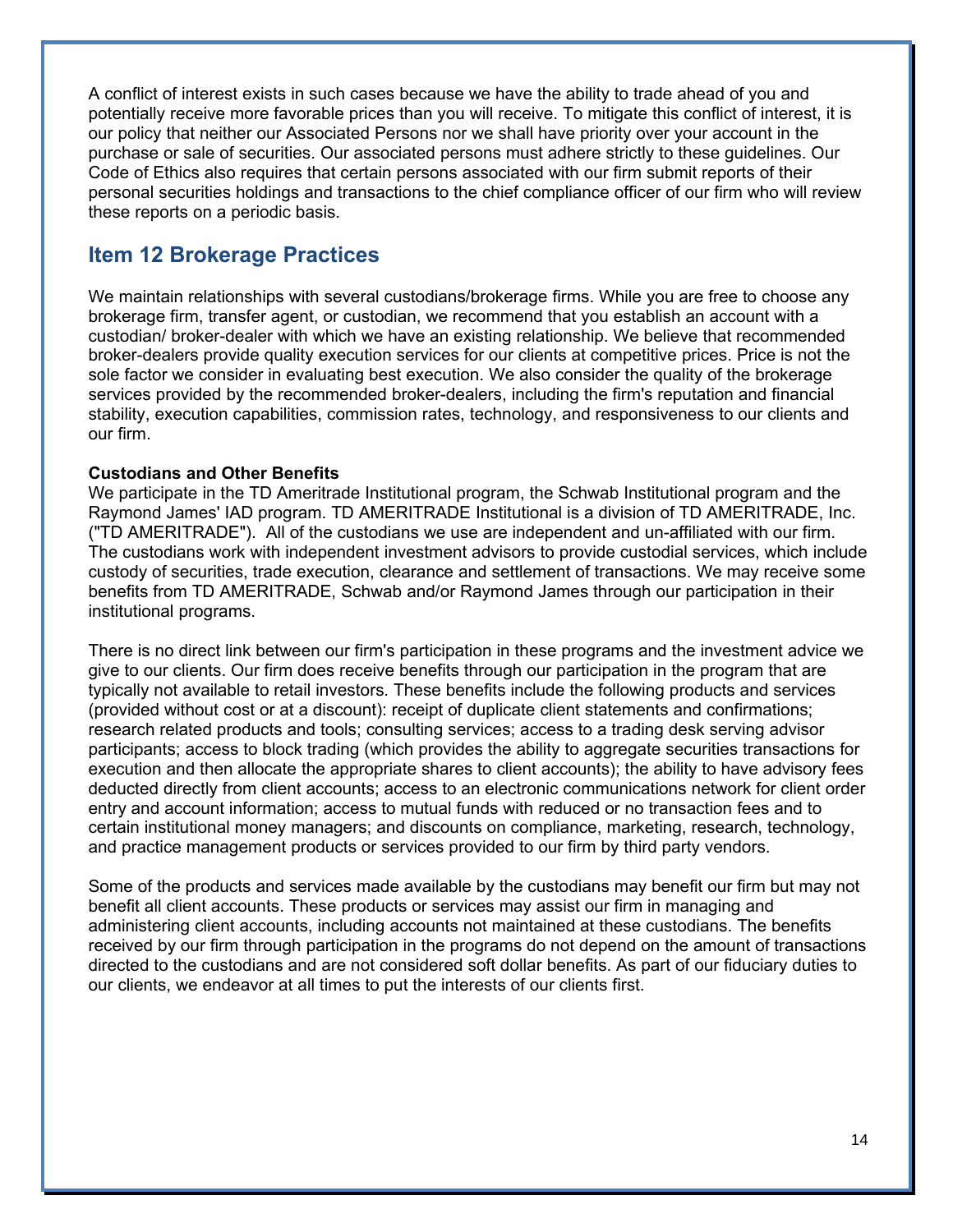### **Brokerage for Client Referrals**

We may receive client referrals from broker-dealers/custodians. A referral arrangement of this kind may create an incentive to select or recommend a particular custodian based in part on an interest in obtaining referrals. Our participation in a referral program or referral arrangement does not diminish our duty to seek best execution of trades for your accounts, and our best execution practices are described above.

### **Directed Brokerage**

In limited circumstances, and at our discretion, some clients may instruct our firm to use one or more particular brokers for the transactions in their accounts. If you choose to direct our firm to use a particular broker, you should understand that this might prevent our firm from aggregating trades with other client accounts or from effectively negotiating brokerage commissions on your behalf. This practice may also prevent our firm from obtaining favorable net price and execution. Thus, when directing brokerage business, you should consider whether the commission expenses, execution, clearance, and settlement capabilities that you will obtain through your broker are adequately favorable in comparison to those that we would otherwise obtain for you.

### **Block Trades**

We may combine multiple orders for shares of the same securities purchased for advisory accounts we manage (this practice is commonly referred to as "block trading"). We will then allocate the shares to participating accounts in a fair and equitable manner. The allocation of the shares purchased is typically proportionate to the size of the account, and is not based on account performance or the amount or structure of management fees. Subject to our discretion regarding factual and market conditions, when we combine orders, each participating account pays an average price per share for all transactions and the transaction costs. Accounts owned by our firm or persons associated with our firm may participate in block trading with your accounts; however, they will not be given preferential treatment. Please note that we typically do not combine orders for non-discretionary accounts.

## **Item 13 Review of Accounts**

We monitor our clients' accounts on an ongoing basis. We will provide an account review at least annually and upon your request. Additional reviews may be conducted based on various circumstances, including, but not limited to:

- contributions and withdrawals;
- year-end tax planning;
- market moving events;
- security specific events; and/or,
- changes in your risk/return objectives.

We may provide you with additional or regular written reports in conjunction with account reviews. Reports we provide to you typically contain the relevant account and/or market-related information such as an inventory of account holdings and account performance, etc. We generally also provide you with periodic or annual tax-related information. In addition, you will receive trade confirmations and monthly or quarterly statements from your account custodian(s).

Our firm will review your financial plans as needed, depending on the arrangements made with you at the inception of your advisory relationship. Generally, reviews and updates to your financial plans will be conducted upon your request. Where warranted, we will provide you with updates to the financial plan in conjunction with the review. Such reviews and updates will be subject to our then current hourly rate.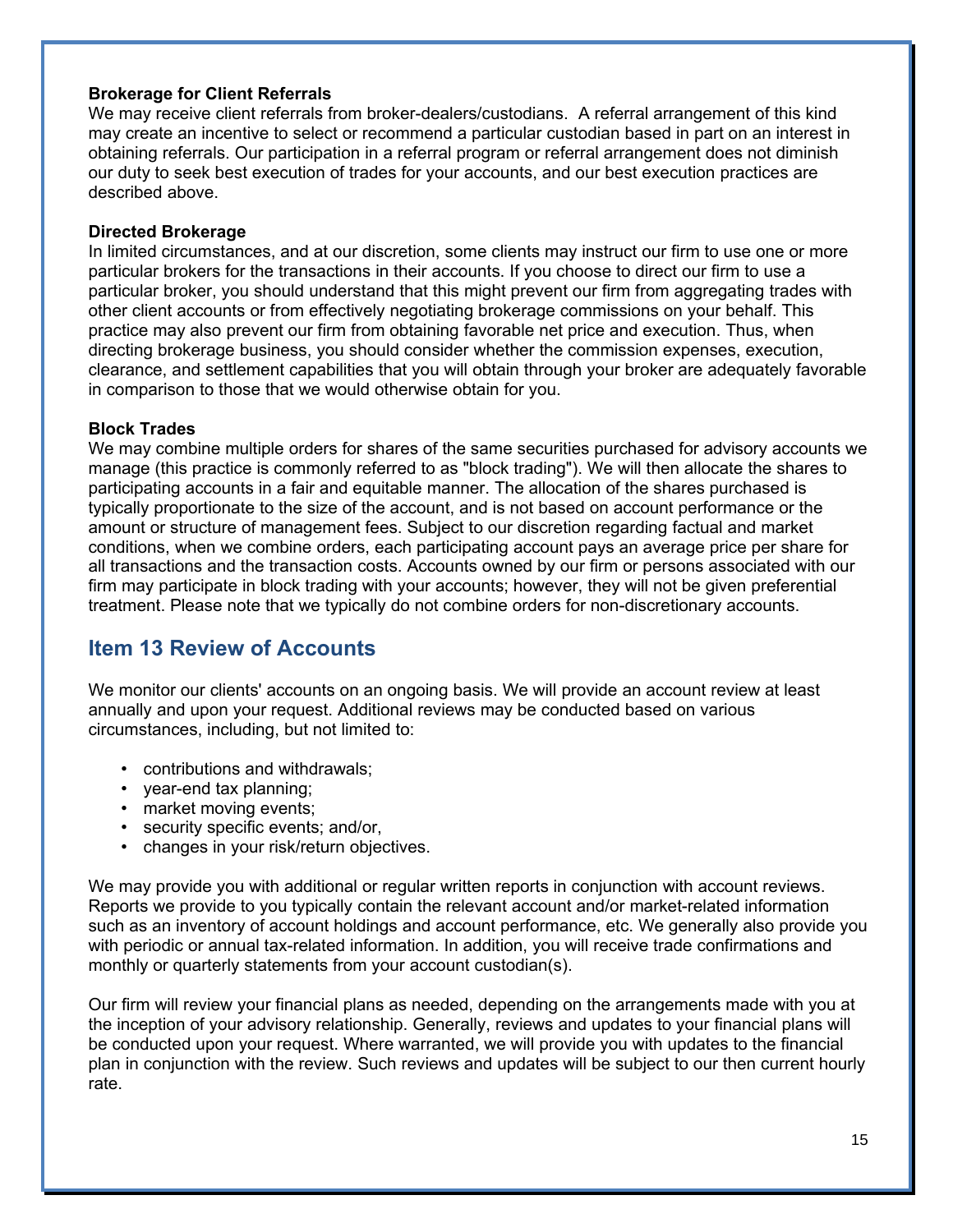Please contact us at any time if you encounter changes in your financial situation or circumstances. Changed circumstances may include, but are not limited to marriage, divorce, birth, death, inheritance, lawsuit, retirement, job loss, and/or disability, among others.

## **Item 14 Client Referrals and Other Compensation**

We may compensate outside consultants, individuals, and/or entities (Solicitors) for client referrals. In order to receive a referral fee from our firm, Solicitors must comply with the requirements of the jurisdictions in which they operate. If you were referred to our firm by a Solicitor, you should have received a copy of this brochure along with the Solicitor's disclosure statement at the time of the referral. If you become a client, the Solicitor that referred you to our firm will receive compensation. You will not pay additional fees because of this referral arrangement. Referral fees paid to a Solicitor are contingent upon your entering into an advisory agreement with our firm. As such, a Solicitor has a financial incentive to recommend our firm to you for advisory services; however, you are not obligated to retain our firm for advisory services. Comparable services and/or lower fees may be available through other firms.

## **Item 15 Custody**

Provided we receive your written authorization, we will instruct your custodian to directly debit your account(s) for the payment of our advisory fees. This ability to deduct our advisory fees from your accounts causes our firm to exercise limited custody over your funds. We **do not** have physical custody of any of your funds and/or securities. Your funds and securities will be held with a bank, registered investment company, broker-dealer, or other independent, qualified custodian. You will receive account statements from the independent, qualified custodian(s) holding your funds and securities at least quarterly. The account statements from your custodian(s) will indicate the amount of our advisory fees deducted from your account(s) each billing period. You should carefully review account statements for accuracy.

### **Item 16 Investment Discretion**

Our firm provides discretionary investment management services. Discretionary investment management allows our firm to determine the specific securities, and the amount of securities to be purchased or sold for your account within the investment guidelines set forth in the IPS without your approval prior to each transaction. Discretionary authority is typically granted by the investment advisory agreement you sign with our firm, a power of attorney, or trading authorization form.

You may specify investment objectives, guidelines, and/or impose certain conditions or investment parameters for your account(s) in the IPS. For example, you may specify that the investment in any particular stock or industry should not exceed specified percentages of the value of the portfolio and/or restrictions or prohibitions of transactions in the securities of a specific industry or security. Please refer to the "Advisory Business" section in this Brochure for more information on our discretionary management services.

If you enter into a non-discretionary arrangement with our firm, we must first obtain your approval prior to the execution of any transactions in your account(s).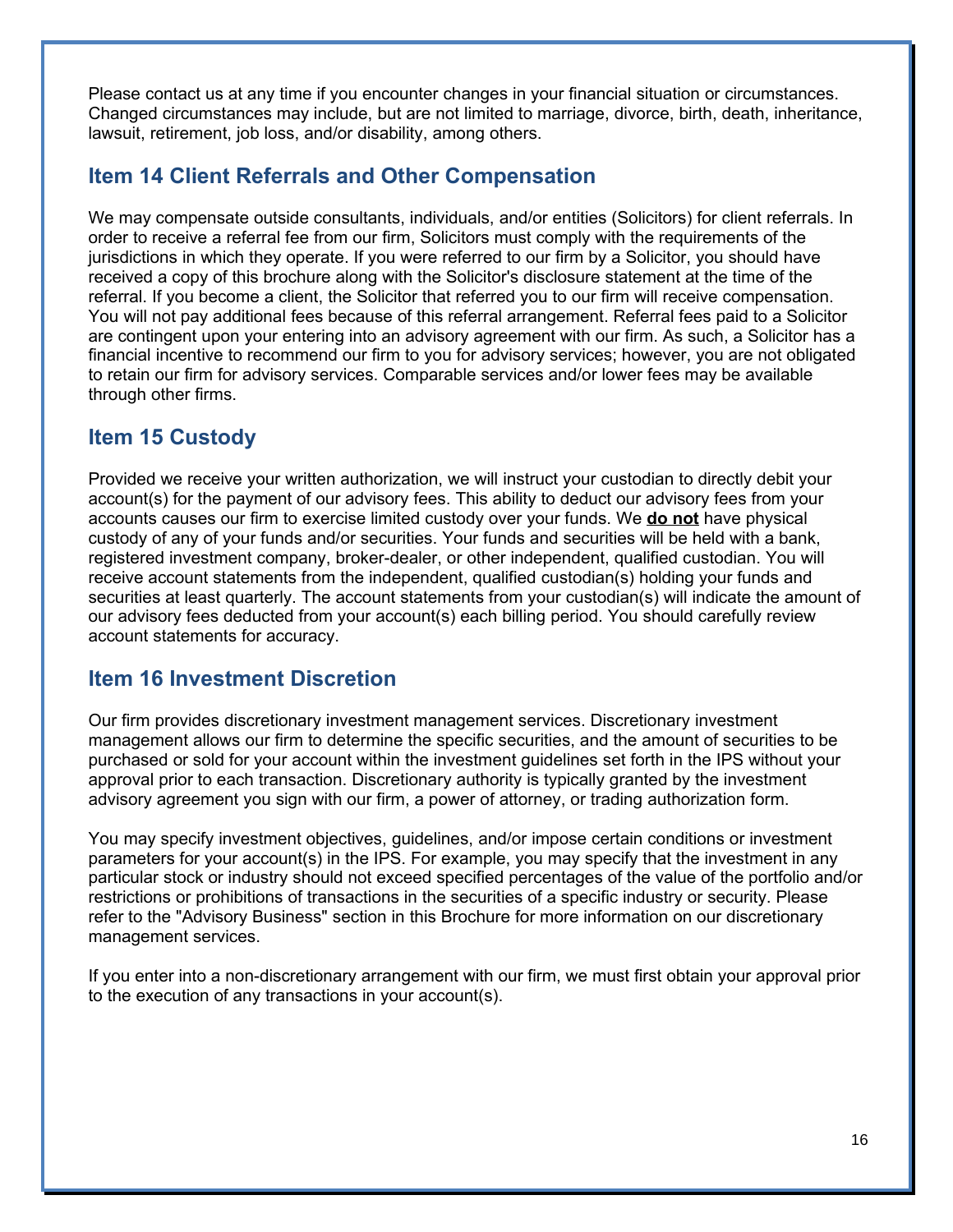## **Item 17 Voting Client Securities**

We will not vote proxies on behalf of your accounts. At your request, we may provide advice regarding corporate actions and the exercise of your proxy voting rights. If you own shares of common stock or mutual funds, you are responsible for exercising your right to vote as a shareholder.

In most cases, you will receive proxy materials directly from the account custodian. However, in the event we were to receive any written or electronic proxy materials, we will forward them directly to you by mail, unless you have authorized our firm to contact you by electronic mail, in which case, we will forward any electronic solicitation to vote proxies.

### **Item 18 Financial Information**

Our firm does not have any financial conditions or impairments that would prevent us from meeting our contractual commitments to you. We **do not** take physical custody of client funds or securities, or serve as trustee or signatory for client accounts, and we do not require the prepayment of fees six or more months in advance and in excess of \$1,200. Therefore, we are not required to include a financial statement with this brochure.

## **Item 19 Requirements for State Registered Investment Advisers**

We are a federally registered investment adviser; therefore, we are not required to respond to this item.

### **Item 20 Additional Information**

### **Your Privacy**

We view protecting your private information as a top priority. Pursuant to applicable privacy requirements, we have instituted policies and procedures to ensure that we keep your personal information private and secure.

We do not disclose any nonpublic personal information about you to any non affiliated third parties, except as permitted by law. In the course of servicing your account, we may share some information with our service providers, such as transfer agents, insurance companies, custodians, broker-dealers, accountants, consultants, and attorneys.

We restrict internal access to nonpublic personal information about you to employees who need that information in order to provide products or services to you. We maintain physical and procedural safeguards that comply with regulatory standards to guard your nonpublic personal information and to ensure our integrity and confidentiality. We will not sell information about you or your accounts to anyone. We do not share your information unless it is required to process a transaction, at your request, or required by law. Additionally, we maintain and enforce written policies reasonably designed to prevent the misuse or dissemination of material, non-public information about you or your account holdings by persons associated with our firm.

You will receive a copy of our privacy policy prior to or at the time you sign an advisory agreement with our firm. Thereafter, we will deliver a copy of the current privacy policy notice to you on an annual basis. Please contact us at (541)488-2634 and/or info@harfst.com if you have any questions regarding this policy.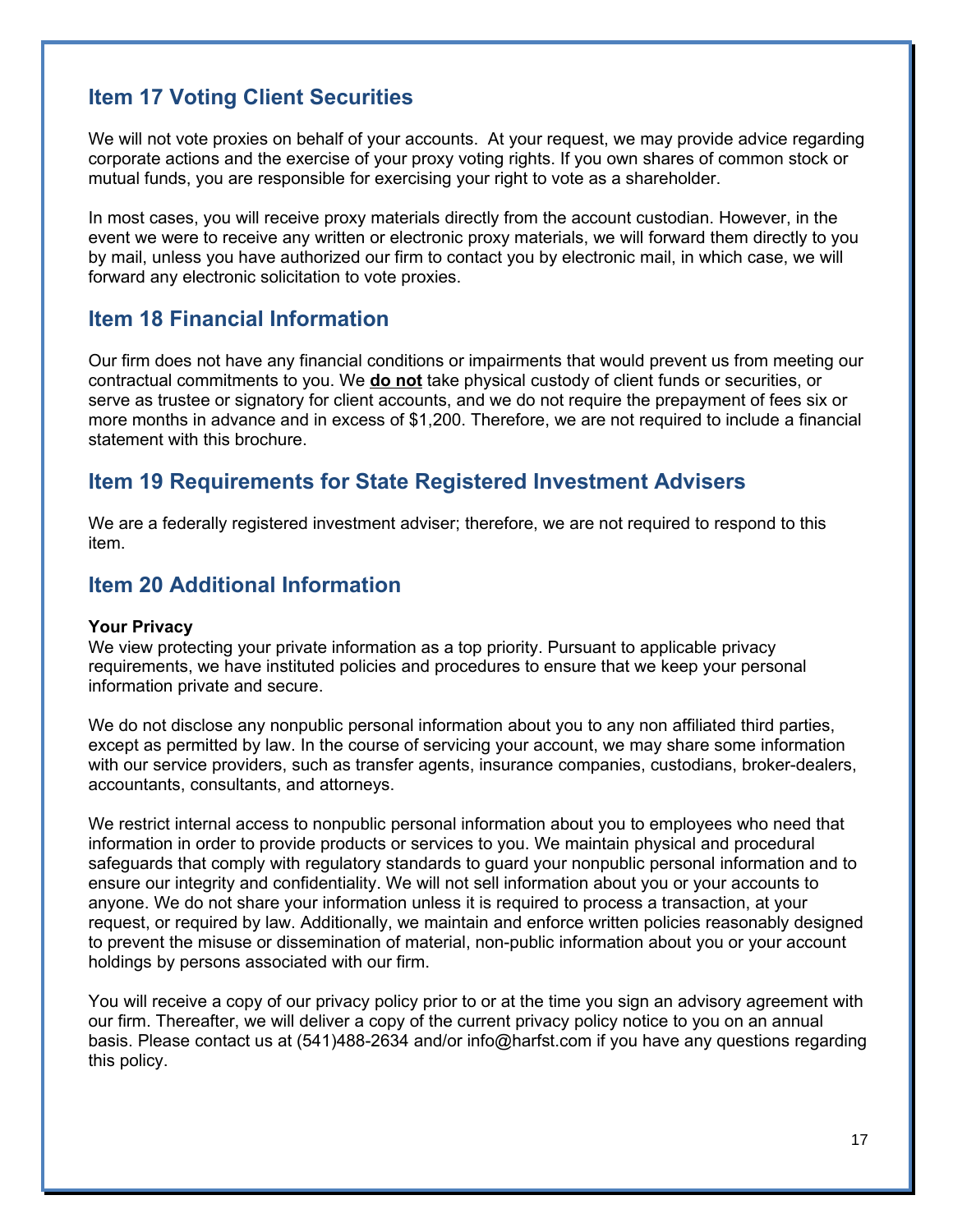### **Trade Error Policy**

In the event a trading error occurs in your account, our policy is to restore your account to the position it should have been in had the trading error not occurred. Depending on the circumstances, corrective actions may include canceling the trade, adjusting an allocation, and/or reimbursing the account.

If your custodian is TD Ameritrade or Raymond James, all net gains from trade corrections will automatically be moved to a designated Error Account on a daily basis. TD Ameritradeand Raymond James will subsequently donate these funds to a 501(c)(3) charity.

If your custodian is Schwab, any net gain will remain in your account unless: the same error involved other client account(s) that should have received the gain; it is not permissible for you to retain the gain; or we confer with you and you decide to forego the gain (e.g., due to tax reasons). If the gain does not remain in your account, Schwab will donate the amount of any gain \$100 and over to charity.

#### **Class Action Lawsuits**

We do not determine if securities held by you are the subject of a class action lawsuit or whether you are eligible to participate in class action settlements or litigation. In addition, we do not initiate class actions nor do we complete litigation forms to recover damages on your behalf for injuries as a result of actions, misconduct, or negligence by issuers of securities held by you.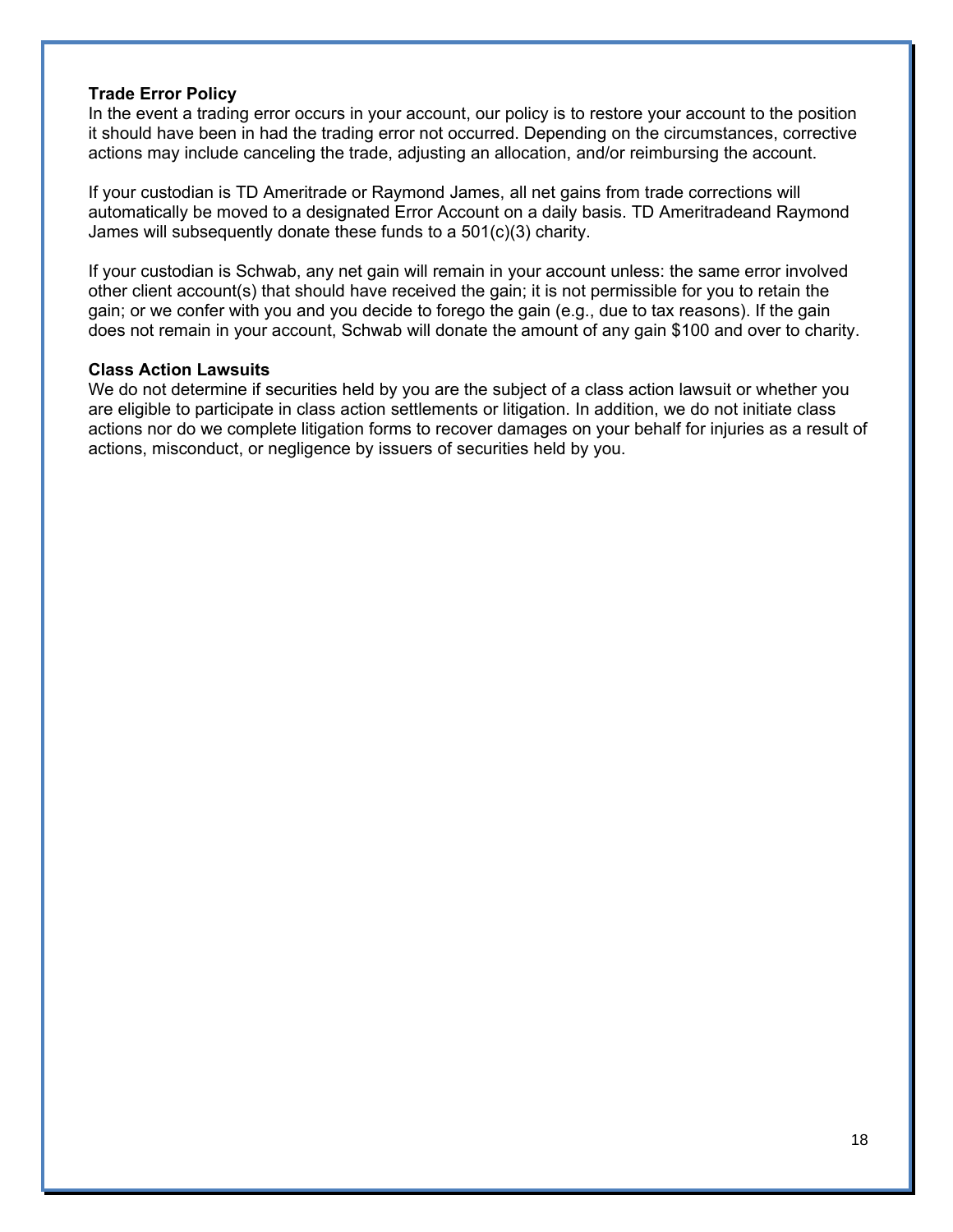

## registered investment advisor

## 541-488-2634

## 307-218-5667

**Ashland** 1970 Ashland St. Ashland, OR 97520

**Jacksonville** 900 Hamilton Rd. Jacksonville, OR 97530

**Sheridan** 1949 Sugarland Dr. #220 Sheridan, WY 82801

info@harfst.com

An SEC registered firm www.harfst.com

## **Robby D. Harfst, CFP®**

**April 6, 2022**

#### **FORM ADV PART 2B BROCHURE SUPPLEMENT**

This brochure supplement provides information about Robby D. Harfst, CFP**®** that supplements the Harfst and Associates, Inc. brochure. You should have received a copy of that brochure. Please contact Robby D. Harfst, CFP if you did not receive Harfst and Associates, Inc.'s brochure or if you have any questions about the contents of this supplement.

Additional information about Robby D. Harfst, CFP**®** is available on the SEC's website at [www.adviserinfo.sec.gov.](http://www.adviserinfo.sec.gov/)

 $\mathbf{1}$ 1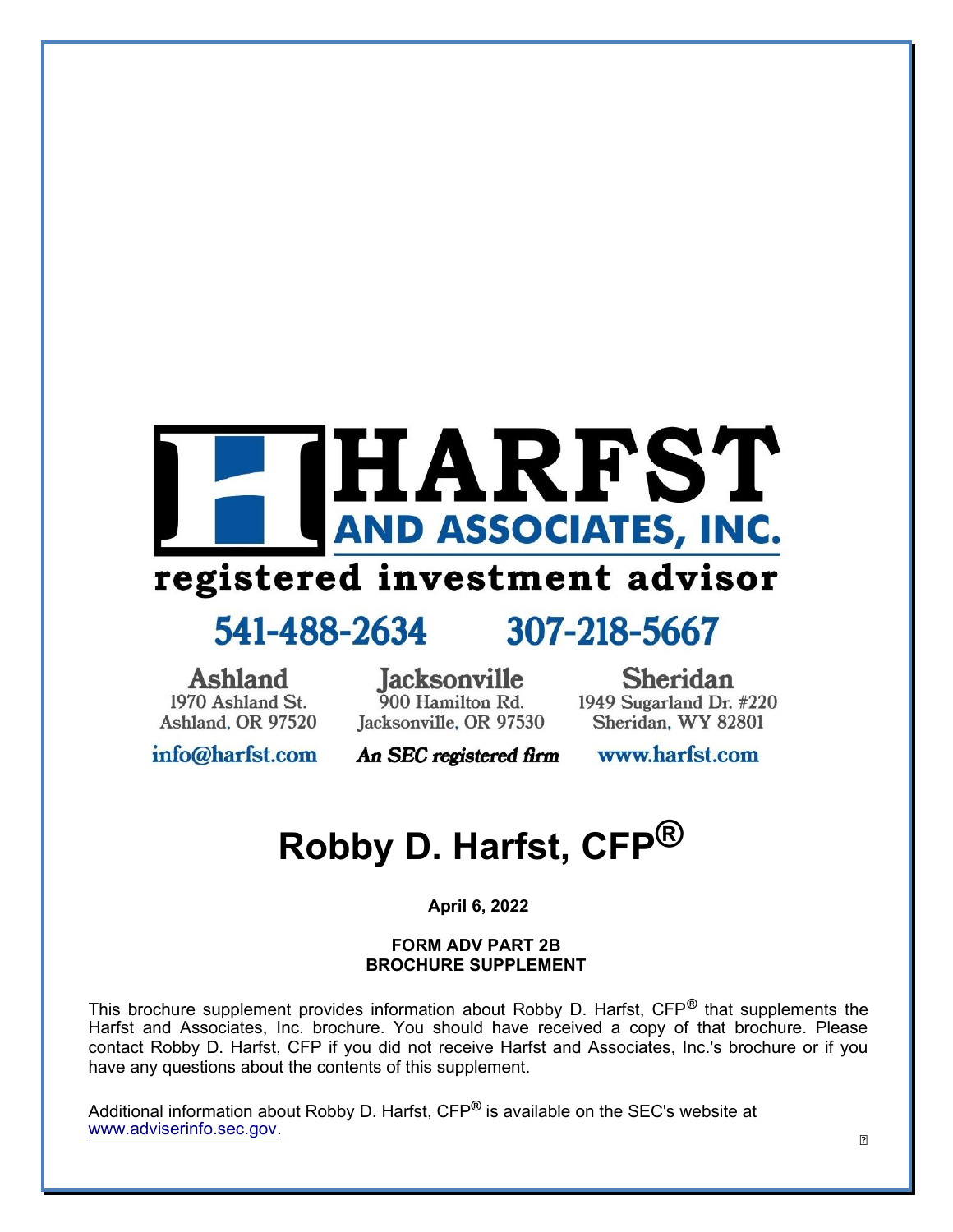## **Item 2 Educational Background and Business Experience**

### **Robby D. Harfst, CFP®**

*Year of Birth:* 1965 *Formal Education after High School:*

• Knox College, B.A., Economics, 1987

*Business Background for the Previous Five Years:*

- Harfst and Associates, Inc., President/CCO, 07/2007 to Present.
- Raymond James Financial Services, Inc., IAR/Registered Representative, 03/2002 to 06/2010.
- Ashland YMCA, Board Member, 12/2002 to Present.

### Certifications: **Certified Financial Planner (CFP®**)

**The CERTIFIED FINANCIAL PLANNER** , CFP and federally registered CFP (with flame design) marks (collectively, the "CFP marks") are professional certification marks granted in the United States by Certified Financial Planner Board of Standards, Inc. ("CFP Board").

The CFP certification is a voluntary certification; no federal or state law or regulation requires financial planners to hold CFP certification. It is recognized in the United States and a number of other countries for its (1) high standard of professional education; (2) stringent code of conduct and standards of practice; and (3) ethical requirements that govern professional engagements with clients. Currently, more than 62,000 individuals have obtained CFP certification in the United States.

To attain the right to use the CFP marks, an individual must satisfactorily fulfill the following requirements:

- Education Complete an advanced college-level course of study addressing the financial planning subject areas that CFP Board's studies have determined as necessary for the competent and professional delivery of financial planning services, and attain a Bachelor's Degree from a regionally accredited United States college or university (or its equivalent from a foreign university). CFP Board's financial planning subject areas include insurance planning and risk management, employee benefits planning, investment planning, income tax planning, retirement planning, and estate planning;
- Examination Pass the comprehensive CFP Certification Examination. The examination, administered in 10 hours over a two-day period, includes case studies and client scenarios designed to test one's ability to correctly diagnose financial planning issues and apply one's knowledge of financial planning to real world circumstances;
- Experience Complete at least three years of full-time financial planning-related experience (or the equivalent, measured as 2,000 hours per year); and
- Ethics Agree to be bound by CFP Board's *Standards of Professional Conduct* , a set of documents outlining the ethical and practice standards for CFP professionals.

Individuals who become certified must complete the following ongoing education and ethics requirements in order to maintain the right to continue to use the CFP marks:

• Continuing Education - Complete 30 hours of continuing education hours every two years, including two hours on the *Code of Ethics* and other parts of the *Standards of Professional Conduct* , to maintain competence and keep up with developments in the financial planning field; and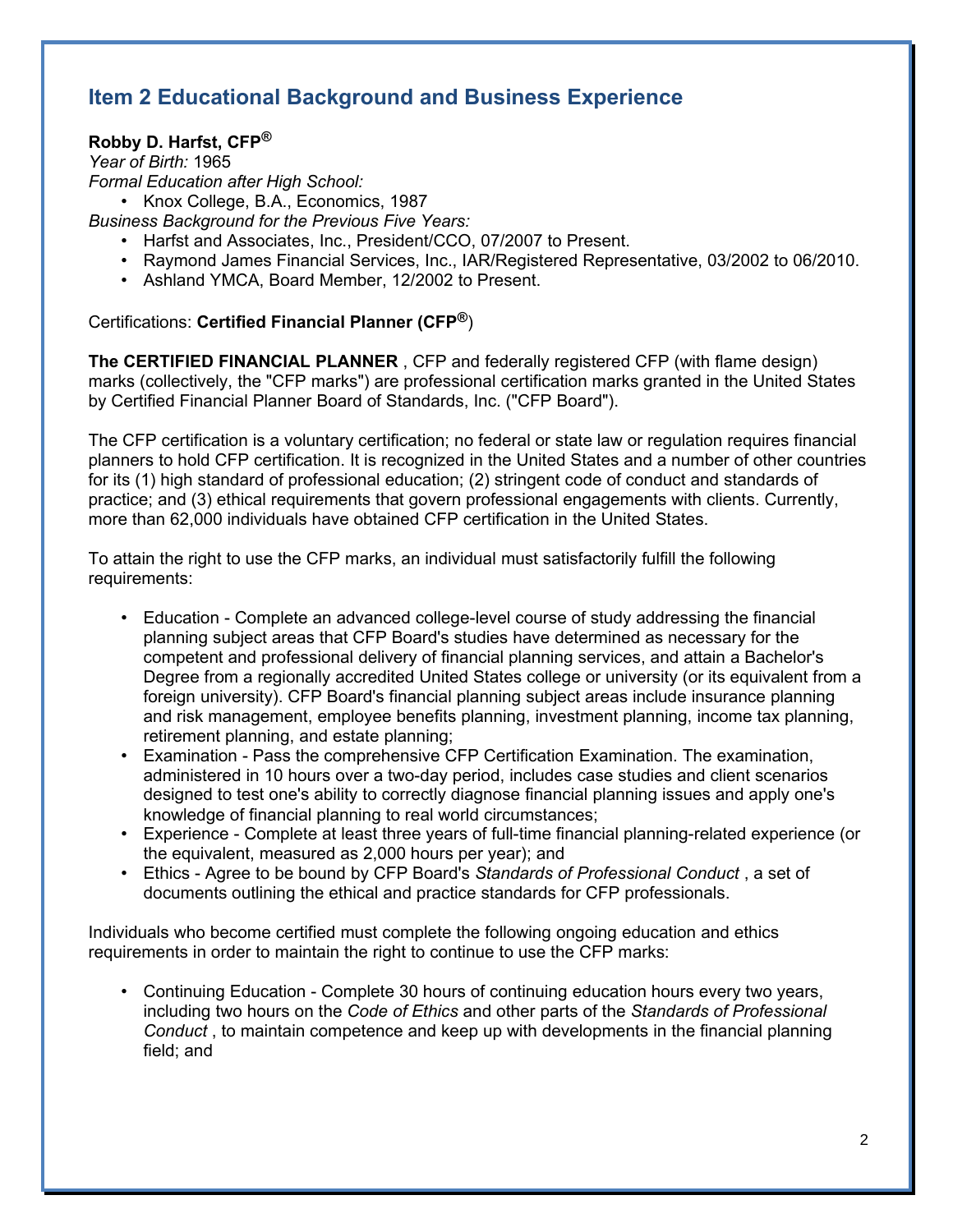• Ethics - Renew an agreement to be bound by the *Standards of Professional Conduct* . The Standards prominently require that CFP professionals provide financial planning services at a fiduciary standard of care. This means CFP professionals must provide financial planning services in the best interests of their clients.

CFP professionals who fail to comply with the above standards and requirements may be subject to CFP Board's enforcement process, which could result in suspension or permanent revocation of their CFP certification.

### **Item 3 Disciplinary Information**

Robby D. Harfst does not have any reportable disciplinary information.

### **Item 4 Other Business Activities**

Robby D. Harfst is licensed as an independent insurance agent and earns commission-based compensation for selling insurance products. Insurance commissions earned by Mr. Harfst are separate and in addition to our advisory fees. This receipt of commission based compensation presents a conflict of interest because Mr. Harfst has an incentive to recommend insurance products; however, we endeavor at all times to place your interests first when making recommendations regarding insurance and investments. Moreover, you are under no obligation, contractually or otherwise, to purchase insurance products through Mr. Harfst.

Robby D. Harfst is involved with his family's cattle operation. He spends less than five hours per month! engaged in this activity. Certain advisory clients have from time to time invested in or purchased cattle from the Harfst family cattle operation.

Robby D. Harfst is a member of the Ashland Family YMCA Board. Mr. Harfst spends approximately 3 hours per month in this capacity.

### **Item 5 Additional Compensation**

Please refer to the *Other Business Activities* section above for disclosures on Mr. Harfst's receipt of additional compensation as a result of his activities as a licensed insurance agent.

Also, please refer to the *Fees and Compensation* section and the *Client Referrals and Other Compensation* section of Harfst and Associates, Inc.'s firm brochure for additional disclosures on this topic.

### **Item 6 Supervision**

Robby D. Harfst is the President, Chief Compliance Officer, and lead advisory representative of Harfst and Associates, Inc.; therefore, Mr. Harfst is not supervised by any other individual.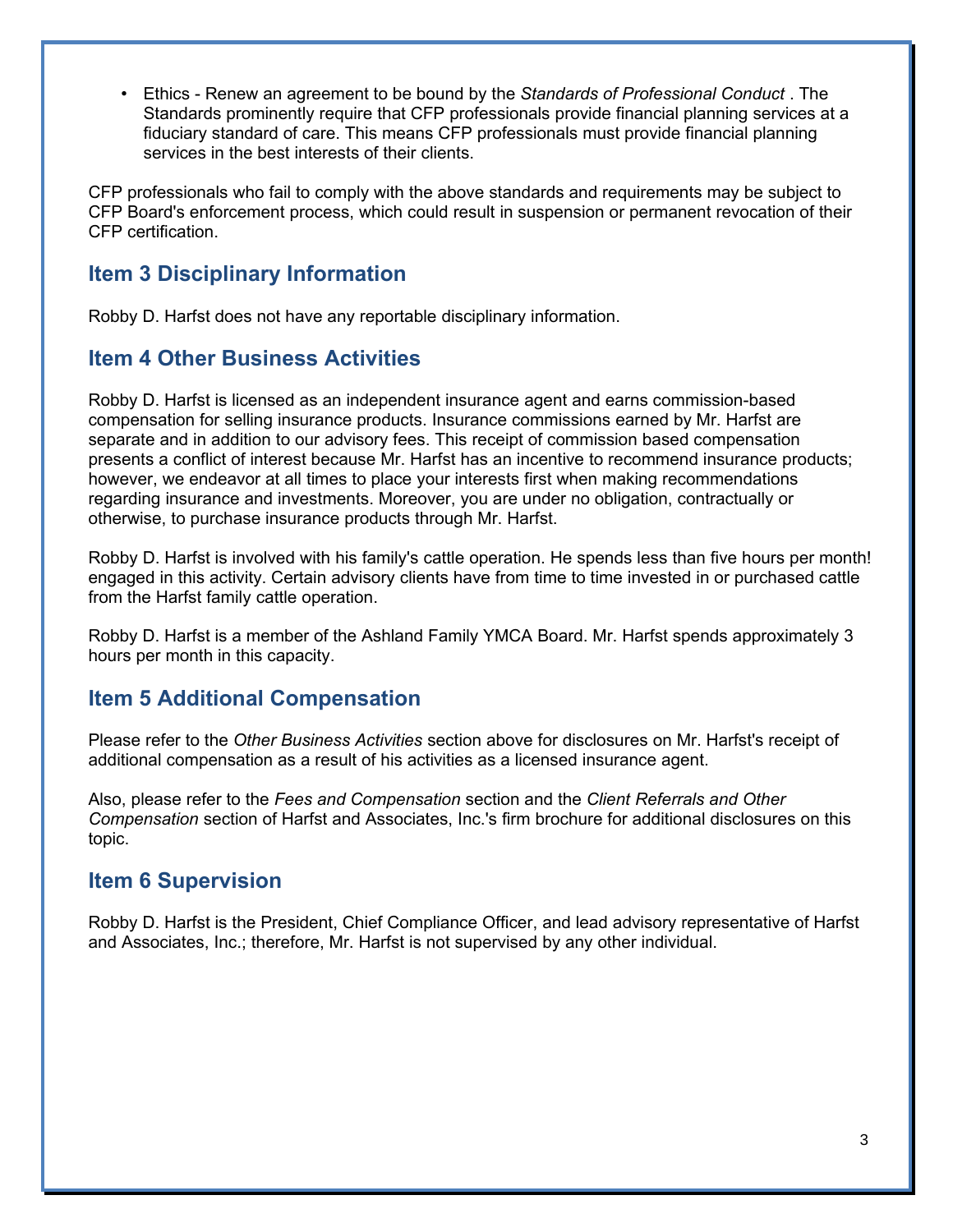

## registered investment advisor

## 541-488-2634

## 307-218-5667

Ashland 1970 Ashland St. Ashland, OR 97520

Jacksonville 900 Hamilton Rd. Jacksonville, OR 97530

**Sheridan** 1949 Sugarland Dr. #220 Sheridan, WY 82801

info@harfst.com

An SEC registered firm

www.harfst.com

## **Danette Harfst**

**April 6, 2022**

### **FORM ADV PART 2B BROCHURE SUPPLEMENT**

This brochure supplement provides information about Danette Harfst that supplements the Harfst and Associates, Inc. brochure. You should have received a copy of that brochure. Please contact Harfst and Associates if you did not receive its brochure or if you have any questions about the contents of this supplement.

Additional information about Danette Harfst is available on the SEC's website at [www.adviserinfo.sec.gov.](http://www.adviserinfo.sec.gov/)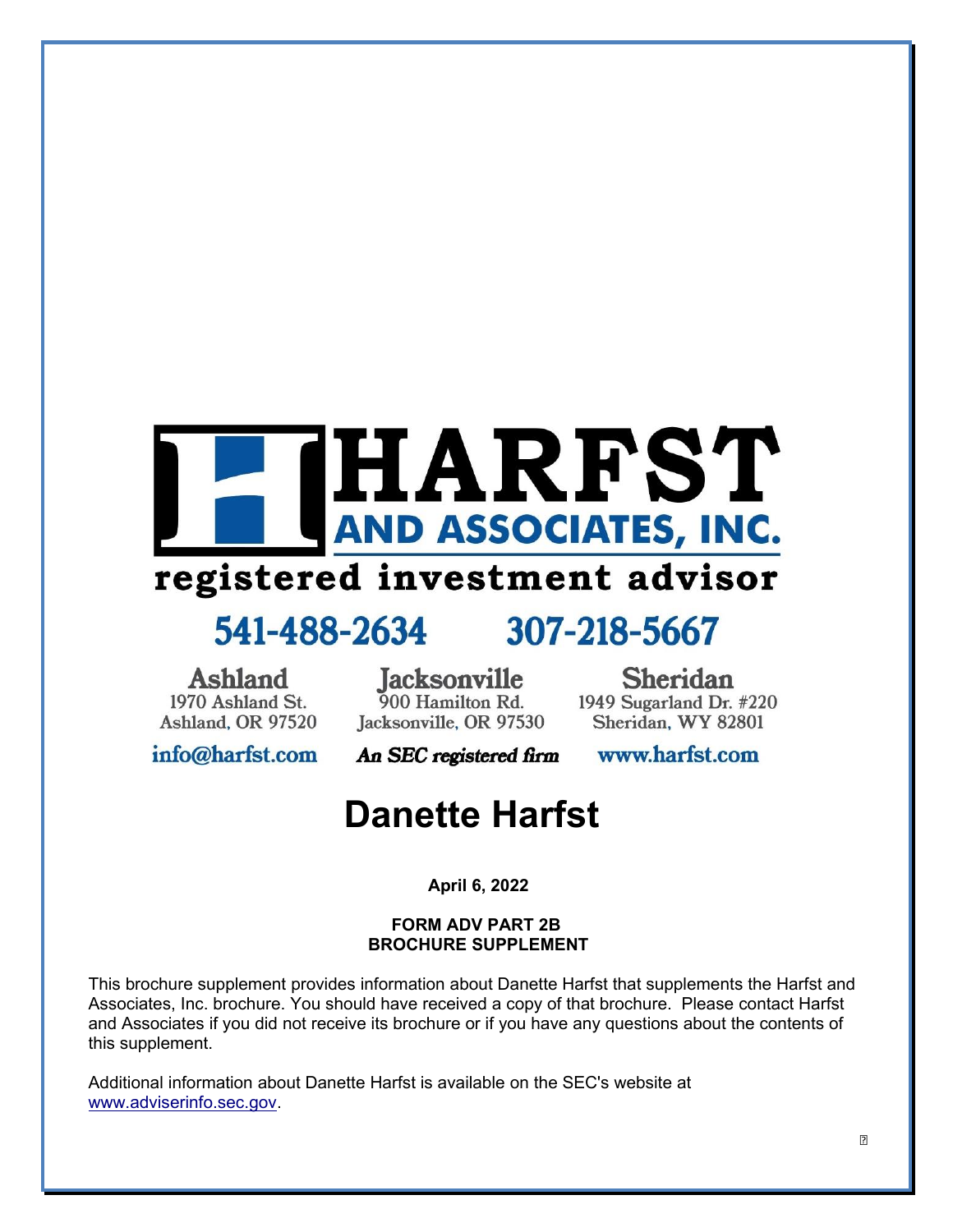## **Item 2 Educational Background and Business Experience**

Your Financial Adviser: Danette Harfst Year of Birth:1968 Education:

• Southern Oregon University, B.A., Business Management, 2000

Business Background:

- Harfst and Associates, Inc., Investment Adviser Representative, 02/2012 to Present
- Harfst and Associates, Inc., Chief Operating Officer, 12/2010 to Present
- Boys & Girls Clubs of the Rogue Valley, Executive Director (CEO) and CFO, 03/2001 to 11/2010

## **Item 3 Disciplinary Information**

Danette Harfst does not have any reportable disciplinary information.

### **Item 4 Other Business Activities**

Danette Harfst is involved with her family's cattle operation. Certain advisory clients have from time to time invested in or purchased cattle from the Harfst family cattle operation.

### **Item 5 Additional Compensation**

Danette Harfst does not receive any other or additional compensation for providing advisory services beyond the compensation she receives through Harfst and Associates, Inc. Also, please refer to the *Fees and Compensation* section and the *Client Referrals and Other Compensation* section of Harfst and Associates, Inc.'s firm brochure for additional disclosures on this topic.

### **Item 6 Supervision**

Robby D. Harfst CFP, President, Chief Compliance Officer, Telephone (307) 218-5667 or (541) 488-2634 is responsible for supervising the advisory activities of Danette Harfst. We have established reasonable compliance procedures designed to provide guidance in the supervision of our associated persons and to assist our firm in detecting and preventing violations of securities laws.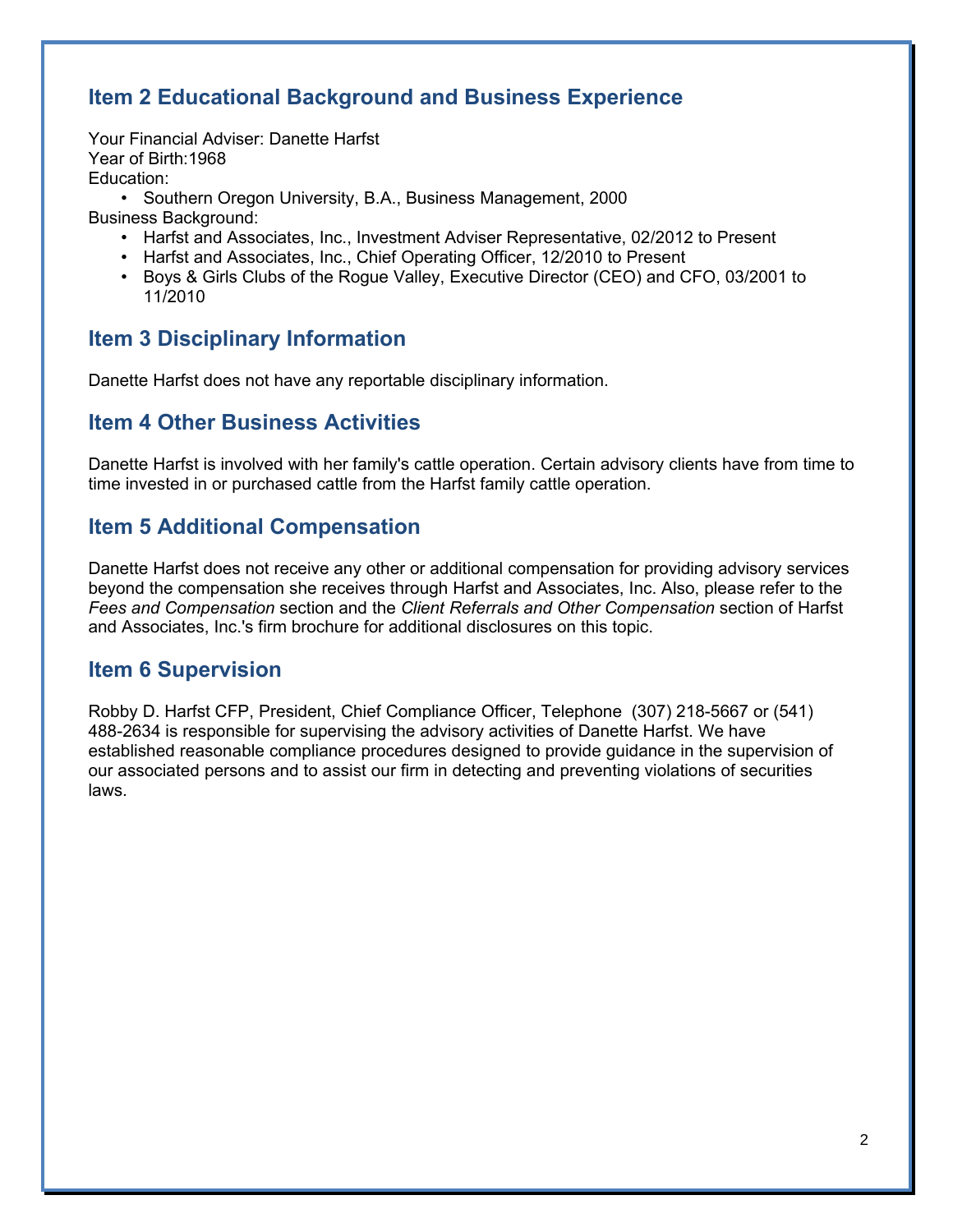

## registered investment advisor

## 541-488-2634

## 307-218-5667

**Ashland** 1970 Ashland St. Ashland, OR 97520

**Jacksonville** 900 Hamilton Rd. Jacksonville, OR 97530

**Sheridan** 1949 Sugarland Dr. #220 Sheridan, WY 82801

info@harfst.com

An SEC registered firm

www.harfst.com

**Cindi L. Williams, MPAS®, CFP®**

**May 25, 2022**

### **FORM ADV PART 2B BROCHURE SUPPLEMENT**

This brochure supplement provides information about Cindi L. Williams that supplements the Harfst and Associates, Inc brochure. You should have received a copy of that brochure. Contact us at 307- 218-5667 if you did not receive Harfst and Associates, Inc's brochure or if you have any questions about the contents of this supplement.

Additional information about Cindi L. Williams (CRD # 5035399) is available on the SEC's website at [www.adviserinfo.sec.gov.](http://www.adviserinfo.sec.gov./)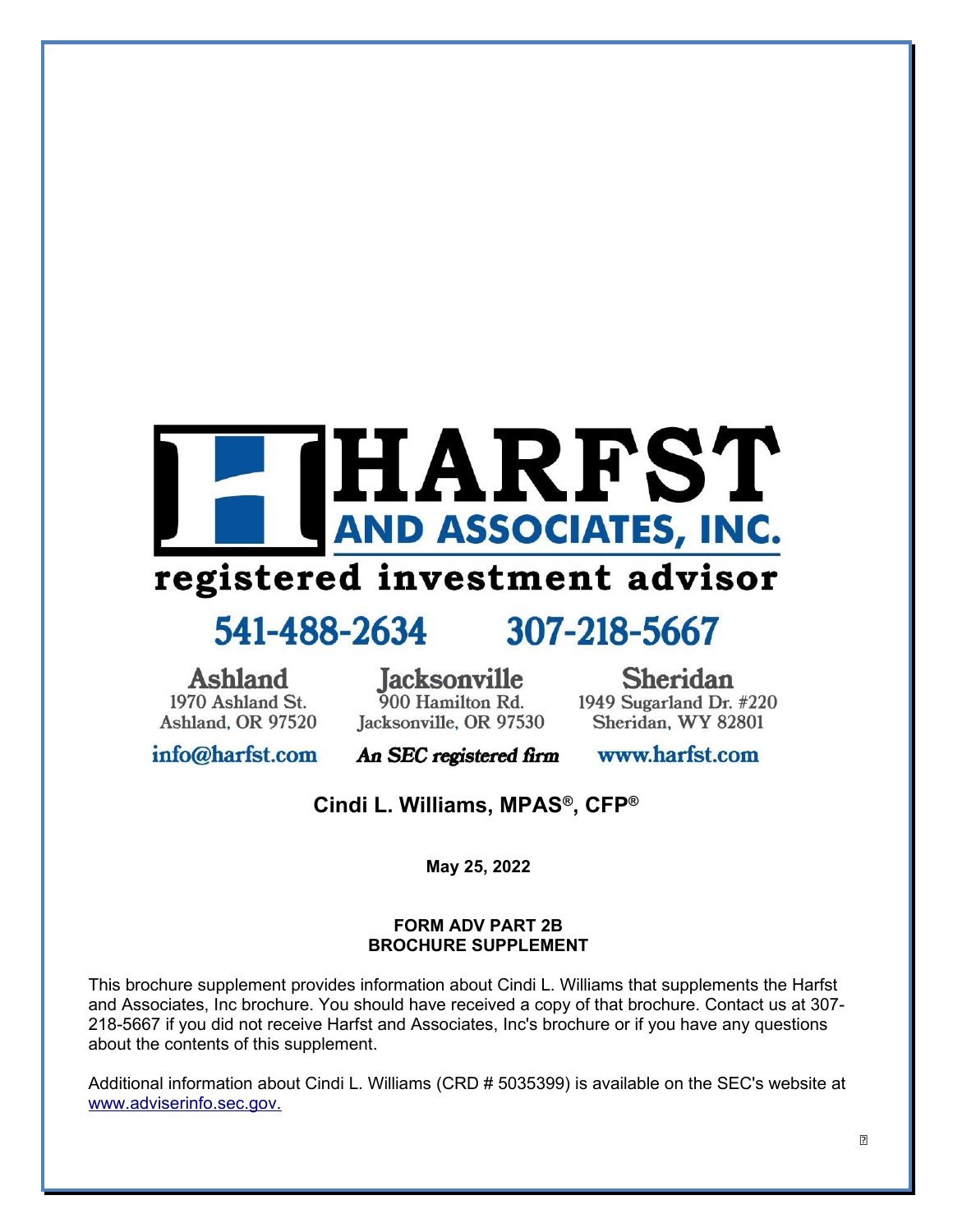## **Item 2 Educational Background and Business Experience**

### **Cindi L. Williams, MPAS®, CFP®**

*Year of Birth:* 1964

Education:

- College for Financial Planning, MS, Personal Financial Planning, 2016
- University of Wyoming, BS, Business Administration, 2006

Business Background:

- Harfst and Associates, Inc, Financial Advisor/Investment Adviser Representative, 4/2022 to Present
- Teachers Insurance and Annuity Association, Wealth Management Advisor, 3/2014 to 04/2022
- TIAA-CREF Individual & Institutional Services, LLC, Registered Representative, 3/2014 to 04/2022
- College for Financial Planning, Student, 03/2016 to 12/2016
- Capital Financial Services Inc., Registered Representative, 10/2011 to 03/2014

### *Certifications:* **MPAS, CFP**

### **MASTER PLANNER ADVANCED STUDIESSM (MPAS®)**

Master Planner Advanced Studies<sup>SM</sup> (MPAS<sup>®</sup>) is administered by College for Financial Planning. A qualified MPAS holds a Master of Science degree with a major in personal financial planning. MPAS<sup>®</sup> designees distinguish themselves by identifying opportunities and making comprehensive recommendations to meet a broad range of financial goals. The program consists of 36-43 semester credits, all designees must comply with Standards of Professional Conduct and are subject to a disciplinary process. MPAS designation must be renewed every two-years by completing 40 hours of content-specific continuing education, reaffirming adherence to the Standards of Professional Conduct and complying with self-disclosure requirements.

### **CERTIFIED FINANCIAL PLANNER™ (CFP®)**

I am certified for financial planning services in the United States by Certified Financial Planner Board of Standards, Inc. ("CFP Board"). Therefore, I may refer to myself as a CERTIFIED FINANCIAL PLANNER<sup>™</sup> professional or a CFP<sup>®</sup> professional, and I may use these and CFP Board's other certification marks (the "CFP Board Certification Marks"). CFP® certification is voluntary. No federal or state law or regulation requires financial planners to hold CFP® certification. You may find more information about CFP® certification at [www.cfp.net.](http://www.cfp.net/)

CFP® professionals have met CFP Board's high standards for education, examination, experience, and ethics. To become a CFP® professional, an individual must fulfill the following requirements:

**Education** - Earn a bachelor's degree or higher from an accredited college or university and complete CFP Board-approved coursework at a college or university through a CFP Board Registered Program. The coursework covers the financial planning subject areas CFP Board has determined are necessary for the competent and professional delivery of financial planning services, as well as a comprehensive financial plan development capstone course. A candidate may satisfy some of the coursework requirement through other qualifying credentials. **Examination** - Pass the comprehensive CFP® Certification Examination. The examination is designed to assess an individual's ability to integrate and apply a broad base of financial planning knowledge in the context of real-life financial planning situations.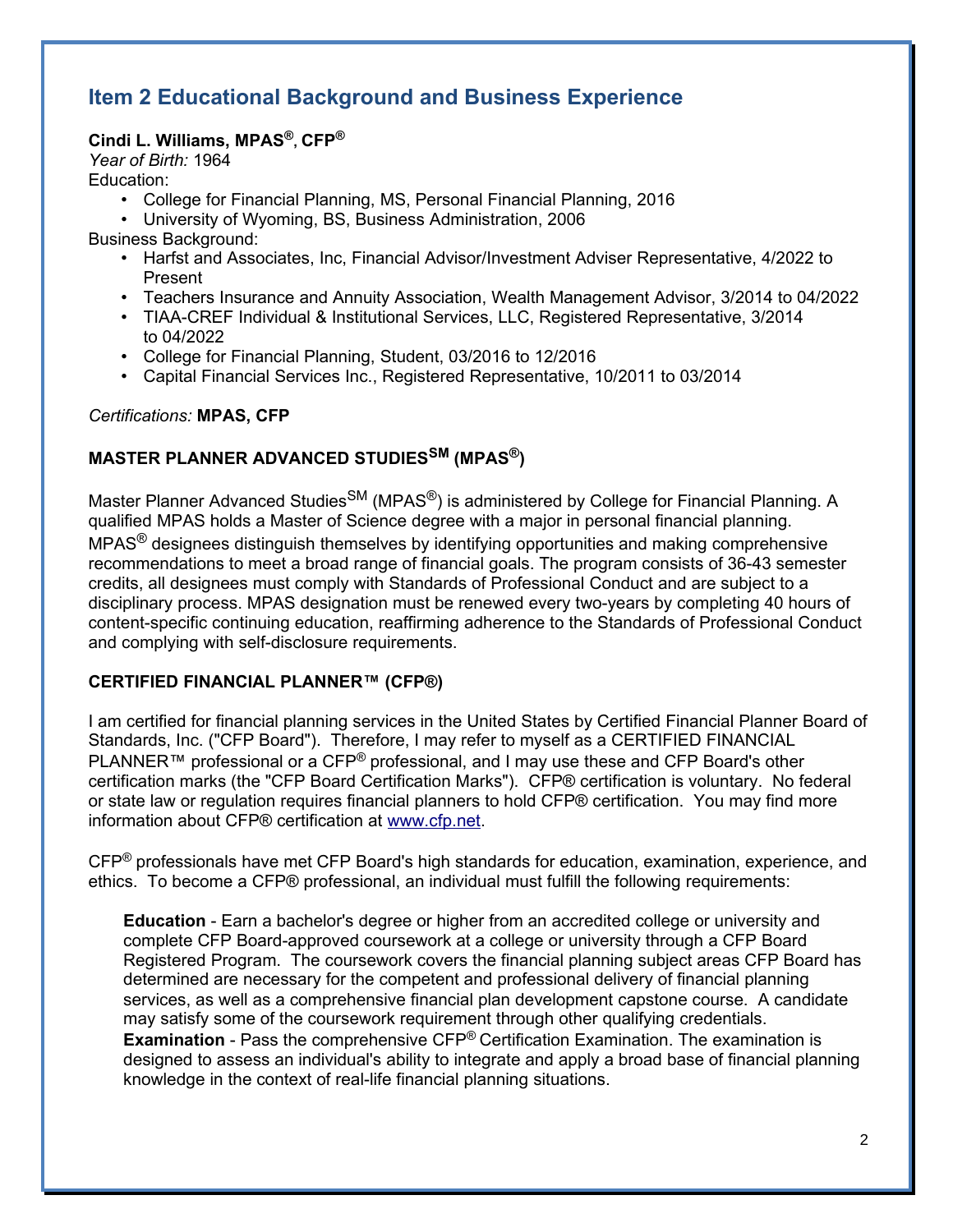**Experience** - Complete 6,000 hours of professional experience related to the personal financial planning process, or 4,000 hours of apprenticeship experience that meets additional requirements. **Ethics** - Satisfy the Fitness Standards for Candidates for CFP® Certification and Former CFP® Professionals Seeking Reinstatement and agree to be bound by CFP Board's Code of Ethics and Standards of Conduct ("Code and Standards"), which sets forth the ethical and practice standards for CFP<sup>®</sup> professionals.

Individuals who become certified must complete the following ongoing education and ethics requirements to remain certified and maintain the right to continue to use the CFP Board Certification Marks:

**Ethics** - Commit to complying with CFP Board's Code and Standards. This includes a commitment to CFP Board, as part of the certification, to act as a fiduciary, and therefore, act in the best interests of the client, at all times when providing financial advice and financial planning. CFP Board may sanction a CFP® professional who does not abide by this commitment, but CFP Board does not guarantee a CFP® professional's services. A client who seeks a similar commitment should obtain a written engagement that includes a fiduciary obligation to the client. **Continuing Education** - Complete 30 hours of continuing education hours every two years to maintain competence, demonstrate specified levels of knowledge, skills, and abilities, and keep up with developments in financial planning. Two of the hours must address the Code and Standards.

## **Item 3 Disciplinary Information**

Form ADV Part 2B requires disclosure of certain criminal or civil actions, administrative proceedings, and self-regulatory organization proceedings, as well as certain other proceedings related to suspension or revocation of a professional attainment, designation, or license. Ms. Cindi L. Williams has no required disclosures under this item.

### **Item 4 Other Business Activities**

Cindi L. Williams is separately licensed as an independent insurance agent. In this capacity, she can effect transactions in insurance products for her clients and earn commissions for these activities. The fees you pay our firm for advisory services are separate and distinct from the commissions earned by Ms. Williams for insurance related activities. This presents a conflict of interest because Ms. Williams may have an incentive to recommend insurance products to you for the purpose of generating commissions rather than solely based on your needs. However, you are under no obligation, contractually or otherwise, to purchase insurance products through any person affiliated with our firm.

Cindi L. Williams is an financial advisor/investment adviser representative of Harfst & Associates, a registered investment adviser. When appropriate, Ms. Williams may recommend that you use the investment advisory services of Harfst & Associates. If you utilize the advisory services of Ms. Williams through Harfst & Associates, she may receive additional fees or other compensation in her capacity as an investment adviser representative. These fees would be in addition to any fees charged for the advisory services provided through Harfst and Associates, Inc.

## **Item 5 Additional Compensation**

Refer to the *Other Business Activities* section above for disclosures on Ms. Williams's receipt of additional compensation as a result of her other business activities.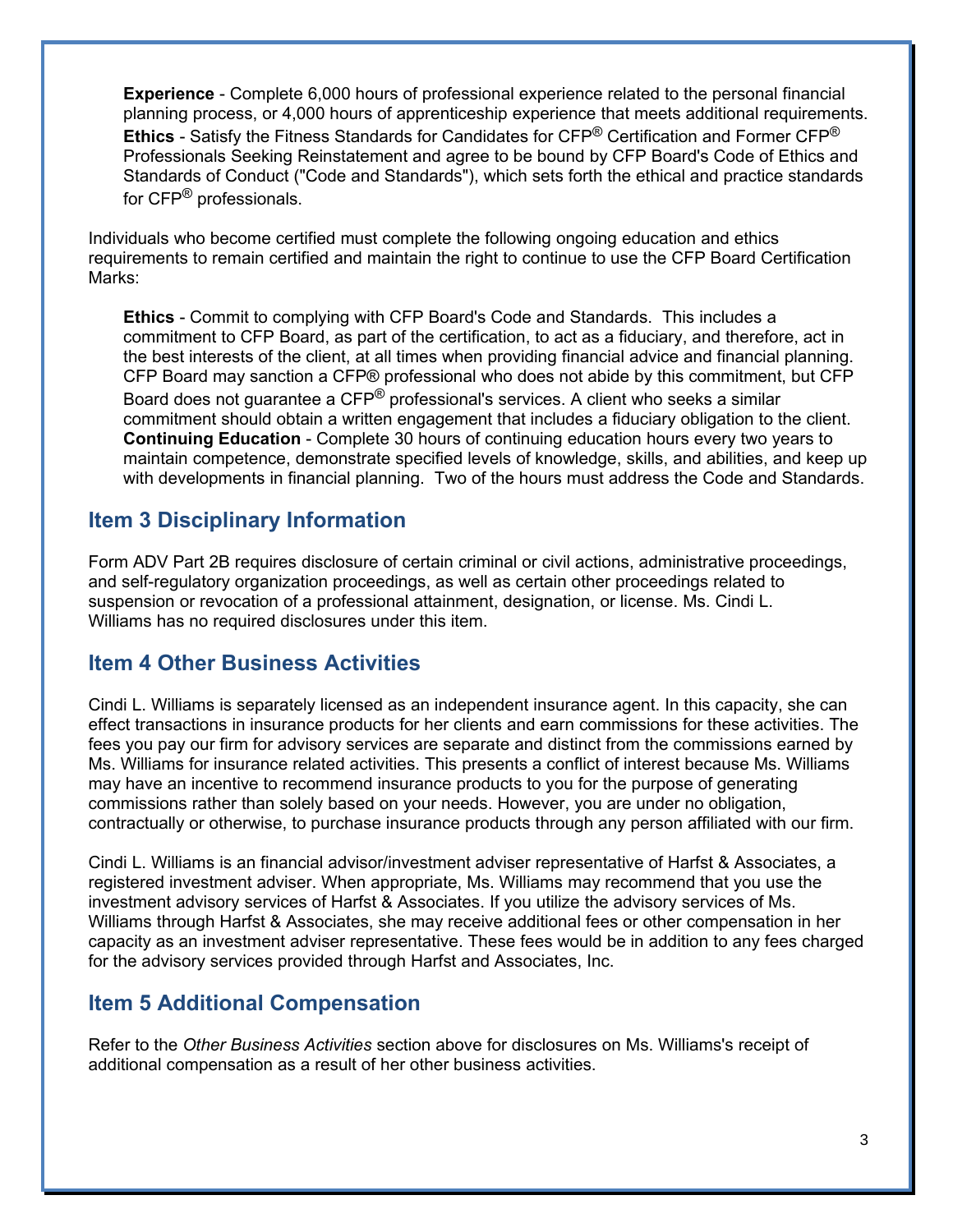Also, refer to the *Fees and Compensation*, *Client Referrals and Other Compensation, and Other Financial Industry Activities and Affiliations* section(s) of Harfst and Associates, Inc's firm brochure for additional disclosures on this topic.

## **Item 6 Supervision**

Robby D. Harfst CFP, President, Chief Compliance Officer, Telephone GH DSFI E I I I A 1A541) 488-2634 is responsible for supervising the advisory activities of Cindi L Williams. We have established reasonable compliance procedures designed to provide guidance in the supervision of our associated persons and to assist our firm in detecting and preventing violations of securities laws.